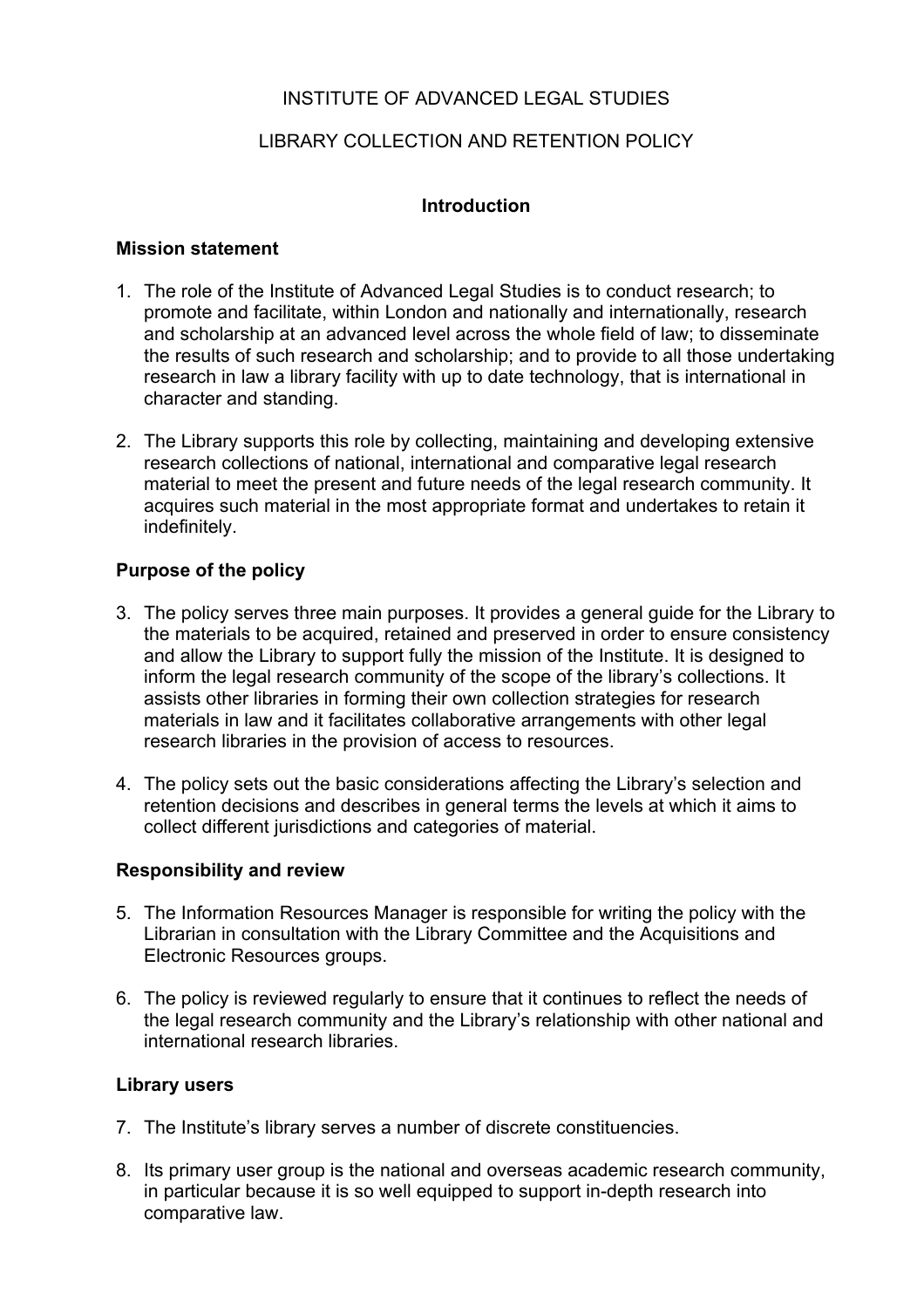- 9. It provides for the research needs of the academic and postgraduate research community of the colleges and institutes of the University of London.
- 10. The Library also makes particular provision for taught course postgraduate students from a number of universities.
- 11. The library plays an important part in the administration of justice by making the print academic research collections available on a subscription basis to the practising profession, members of the judiciary, government departments, and a variety of commercial and charitable organisations. However, their needs do not drive the development of the collections.
- 12. Finally the Library plays a significant role in the professional development and support of law librarians both nationally and internationally

See appendix I for details of special provision for particular groups of library users

#### **General description of the Library's holdings**.

13. The collection contains over 286,000 volumes and more than 2,800 current print serial titles together with a wide range of electronic legal resources. The Library aims to collect widely across all law topics including those which reflect trends in legal scholarship such as socio-legal studies. However it does not collect subject areas more appropriately covered by other libraries within the University of London such as criminology. It monitors the development of new subject areas of interest to legal researchers to maintain a current collection relevant to the changing needs of legal research. Its main areas of strength are:

Comprehensive collections from all UK jurisdictions; a large range of official publications, treaties and journals; good collections from most Western European countries, particularly strong for Austria, Belgium, France, Germany, Ireland, Italy, Netherlands, Switzerland and Scandinavia. (There are limited but developing collections for Central and Eastern Europe mainly in translation); very strong collections from the countries of the Commonwealth (excluding Pakistan and Bangladesh and there is limited federal material for India); a good collection for the United States, including a set of the US Code Annotated and the National Reporter System and over 200 current law reviews; a limited range of materials from Latin America focusing on Argentina and Brazil; a good public international law collection covering the legal aspects of many international organisations and the major treaty series; strong collections in comparative law, supporting the high level of research in this field, and in private international law; good collections in jurisprudence, war crimes, 19<sup>th</sup> century material, legal reference and bibliography and Roman-Dutch law; several special collections that include unique and unpublished material are integrated with the main collection; two archive collections: the Records of Legal Education and the archives of the Institute itself.

See appendix II for further details and for a description of collecting levels by jurisdiction.

#### **General collection development principles**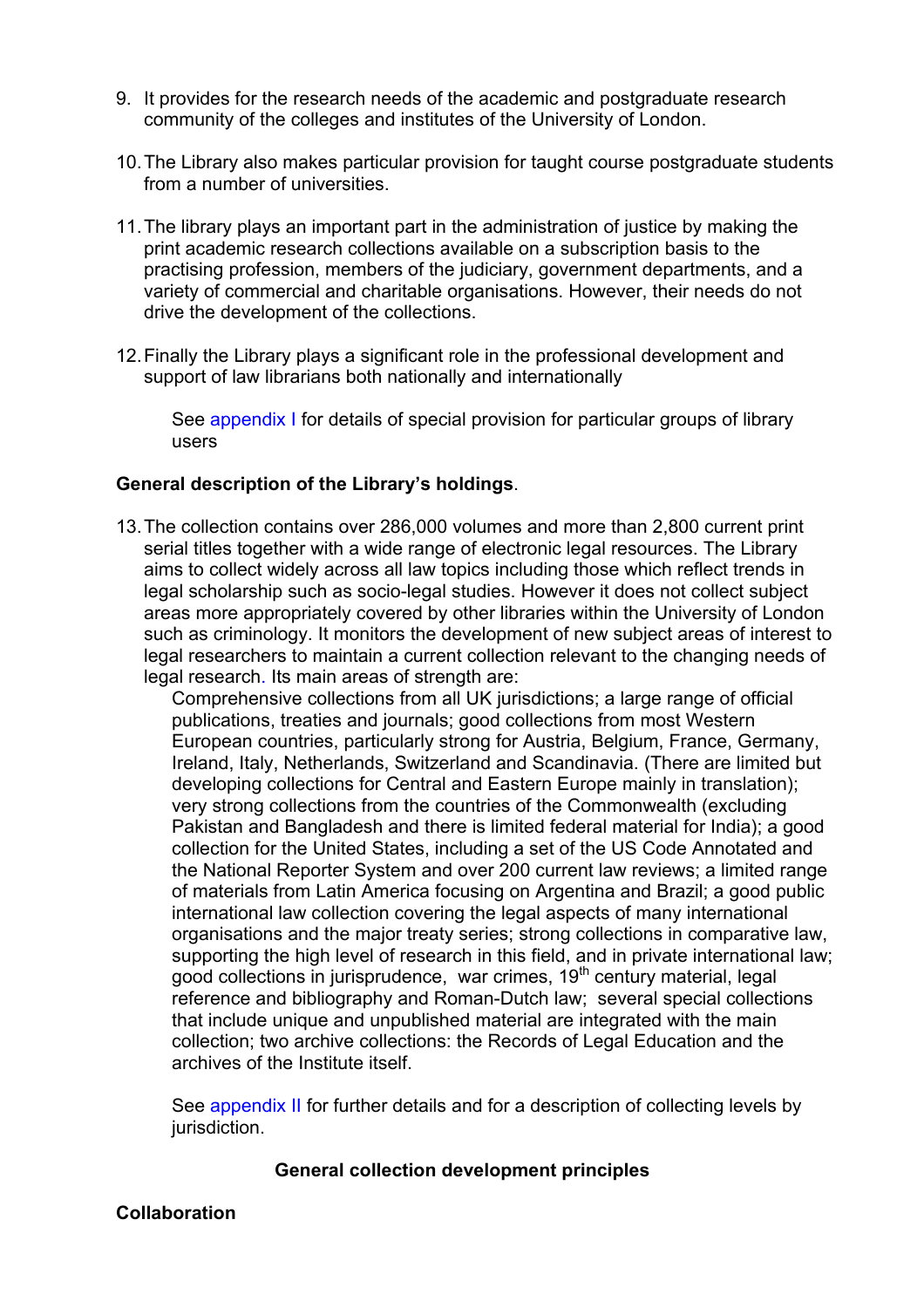- 14. As part of its role in supporting and promoting national and international legal research in the UK and overseas, the library is active in a number of partnerships with other libraries and organisations, both specialist and multi-disciplinary. These take the form of collaborative acquisitions of print and electronic resources and also taking the lead in various web-based initiatives such as the legal content of Intute, the Current legal research topics database and hosting the British and Irish Legal Information Institute.
- 15. The libraries within the University of London have always co-operated over acquisitions and access to avoid unnecessary overlap in their collections; to take account of particular specialisations and to ensure that researchers have access to all the resources they require. The library collaborates with non-academic libraries including the British Library and the Foreign and Commonwealth Office Law Library over the provision of certain specialist categories of material. The Library also works with overseas partners: it is a charter member of LLMC-Digital, a US-based cooperative of libraries formed with the aim of preserving legal titles and government documents in microform and digital formats and making these available to legal research libraries at cost; and it is one of the first international affiliates of the North Eastern Law Library Consortium based in the US.

See appendix III for details of the Library's collaborative partnerships.

### **Permanent retention of scholarly resources**

16. The Library aims to acquire and retain permanently resources of lasting scholarly value in full text and in the most appropriate format. It also makes available resources designed for short-term use such as reference tools and finding aids.

#### **Comparative legal research**

17. The main aim of the Library's collecting policies has always been to facilitate comparative legal research. To this end it purchases resources for a wide range of jurisdictions, including those which are not within its main focus. Such material is usually acquired in a Western European language.

#### **Primary legal material**

18. The Library gives priority to primary legal materials (legislation, law reports and their associated finding aids) over secondary materials especially for those jurisdictions that are not collected in any depth.

#### **Practitioner titles**

19. The Library does not purchase titles aimed at the legal practitioner, such as specialist practice handbooks, current awareness titles or reprinted primary material with no supporting scholarly commentary. However, many practitioner works are also the standard work on a particular subject and these are acquired. The Library also purchases the standard works on practice and procedure.

# **Language**

20. The Library normally purchases materials in Western European languages. It acquires English translations of important material, particularly legislation, when available.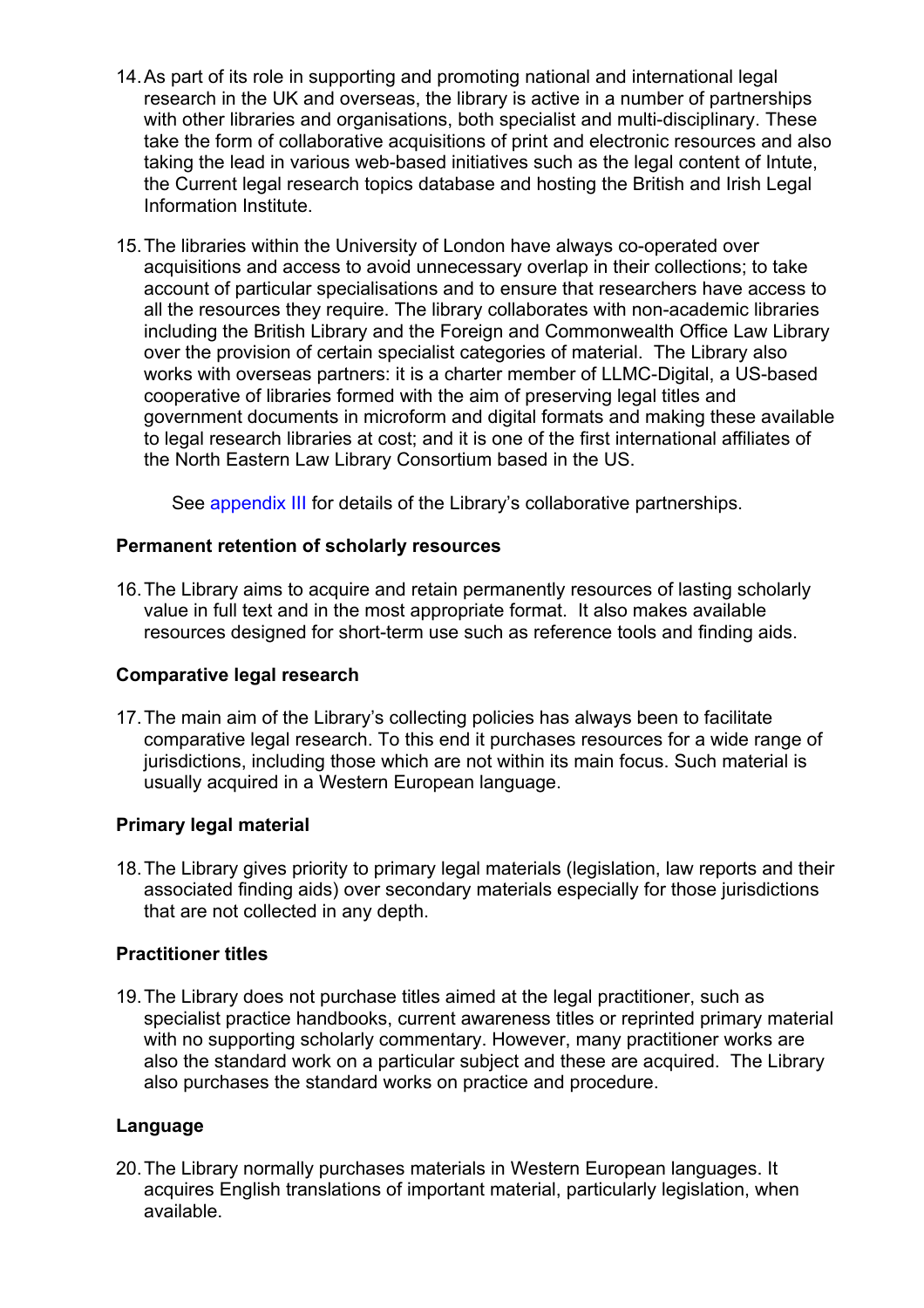# **Legal history**

21. The Library does not normally collect research material on ancient law, however it does maintain a small representative collection of standard textbooks on Roman law and editions of the Institutes and commentaries. It also purchases books by and about the great jurists dealing with their contribution to the development of law. The Library does not normally collect research material on medieval law (before the  $17<sup>th</sup>$ century) although it does maintain subscriptions to the publications of the Selden and Stair Societies which essentially provide primary sources for the period. It does not normally collect customary or pre-colonial law for American, African and Asian jurisdictions. Ancient law is collected by the Institute of Classical Studies and University College London; Medieval and early English law is collected by the Institute of Historical Research and the Warburg Institute; customary and precolonial law for Africa and Asia is collected by the School of Oriental and African Studies.

# **Special types of material**

### **Special Collections**

22. The whole of the Institute Library is essentially a special collection in law and most volumes are available for consultation within the library only. The collection includes a number of rare and early printed volumes with the earliest dating to 1525. However, the library is also a working collection for legal scholars and its primary aim is to make research material available in the most effective manner. To this end all volumes are integrated within the collection. Older and more fragile material is kept in a secure closed basement, searchable in the web catalogue and available on demand.

#### **Official publications**

- 23. Government publications, including statistics, are collected if they are of legal significance and are integrated into the collection.
- 24. The Library does not attempt to collect government publications comprehensively for any jurisdiction even the UK. There are comprehensive collections of Parliamentary and official publications for the UK, the Commonwealth, the USA and most intergovernmental organisations within the University of London and the Library relies on these to provide access to material of peripheral interest to legal research.

See appendix IV for further details.

#### **Theses**

25. The Library holds one print copy of every University of London PhD thesis in law since 1949. The Library will also collect electronic versions of the dissertations graded II (i) and above from its own masters students and make these available in the IALS part of the SAS e-repository

Theses and dissertations for other degrees are collected by the individual colleges and schools and are not held at the Institute. PhD theses from other universities may also be acquired if they fall within the Library's collection policy.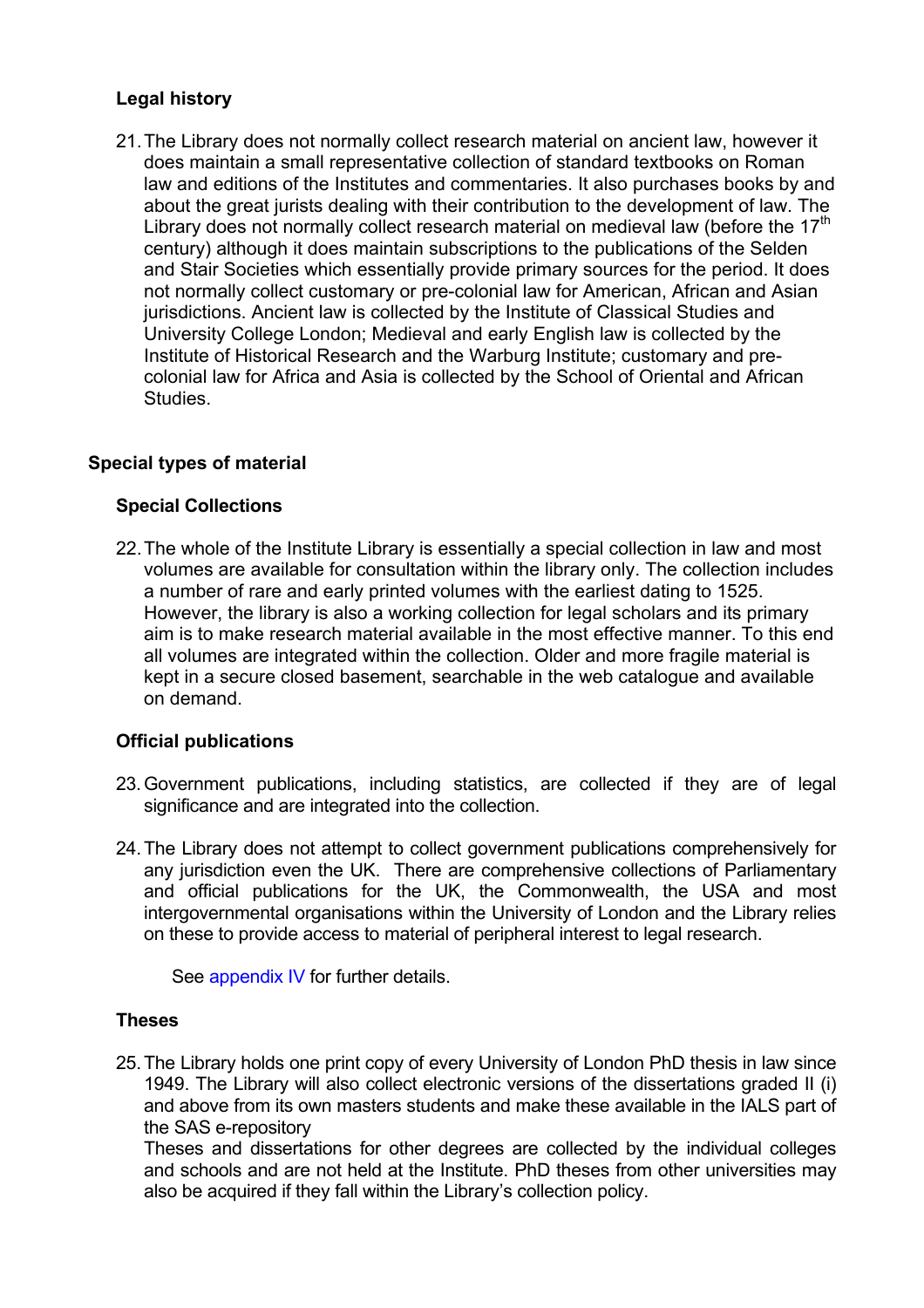### **Archives**

.

- 26. The Library holds two archive collections: the Records of Legal Education and the Institute's own archives. Current lists of both collections are maintained on the Library's website.
- 27. The Records of Legal Education archive contains material deposited by organisations and individuals prominent in the field of legal education. The Library does not actively seek to collect such material but may take in selected material for which there is no other suitable home and makes it available to researchers visiting the Institute. The material is conserved where necessary and detailed descriptions are put on the Institute's website. Information about the archives is also available on the University of London Research Library Service and the AIM25 databases
- 28. The Institute's own archives are made available in the same way.

#### **Methods of acquiring and providing access to materials**

#### **Multiple copies**

29. The Library does not normally purchase multiple copies of titles. However, there are two exceptions to this: the most heavily used law reports for England and Wales together with a few important journals and the most heavily used treatises for students following an LLM programme with the University of London. The decision to purchase additional copies is based on recommendation, student numbers and actual demand. The Library will normally purchase two copies but up to four in cases of exceptional demand. See also appendix I (LLM students).

#### **Format and duplication**

- 30. The choice of format for material in the Library's collections is influenced by the need to deliver information as efficiently as possible and to retain research material permanently.
- 31. The Library acquires material in electronic format when this is likely to meet the requirements of researchers for more efficient searching and for remote access. To this end, online services are preferred to CD ROM where possible. Over time, the proportion of material available in electronic format will increase as reliability and stability improves and the Library is actively assisting in the digitising of historic Commonwealth legal material which it holds.
- 32. Print and microform are the formats most suited for long term retention and most research material which is intended to be held permanently is acquired in print. Some older, low-use foreign primary material and legal bibliographies are acquired or replaced in microform as this allows for the most efficient use of space for low use and bulky material.
- 33. There is a certain amount of duplication of material in print and electronic where this is considered appropriate for heavily used resources such as the main series of UK legislation and law reports and major journals. This allows many more researchers to access the material and in some cases, permits a reduction in the number of print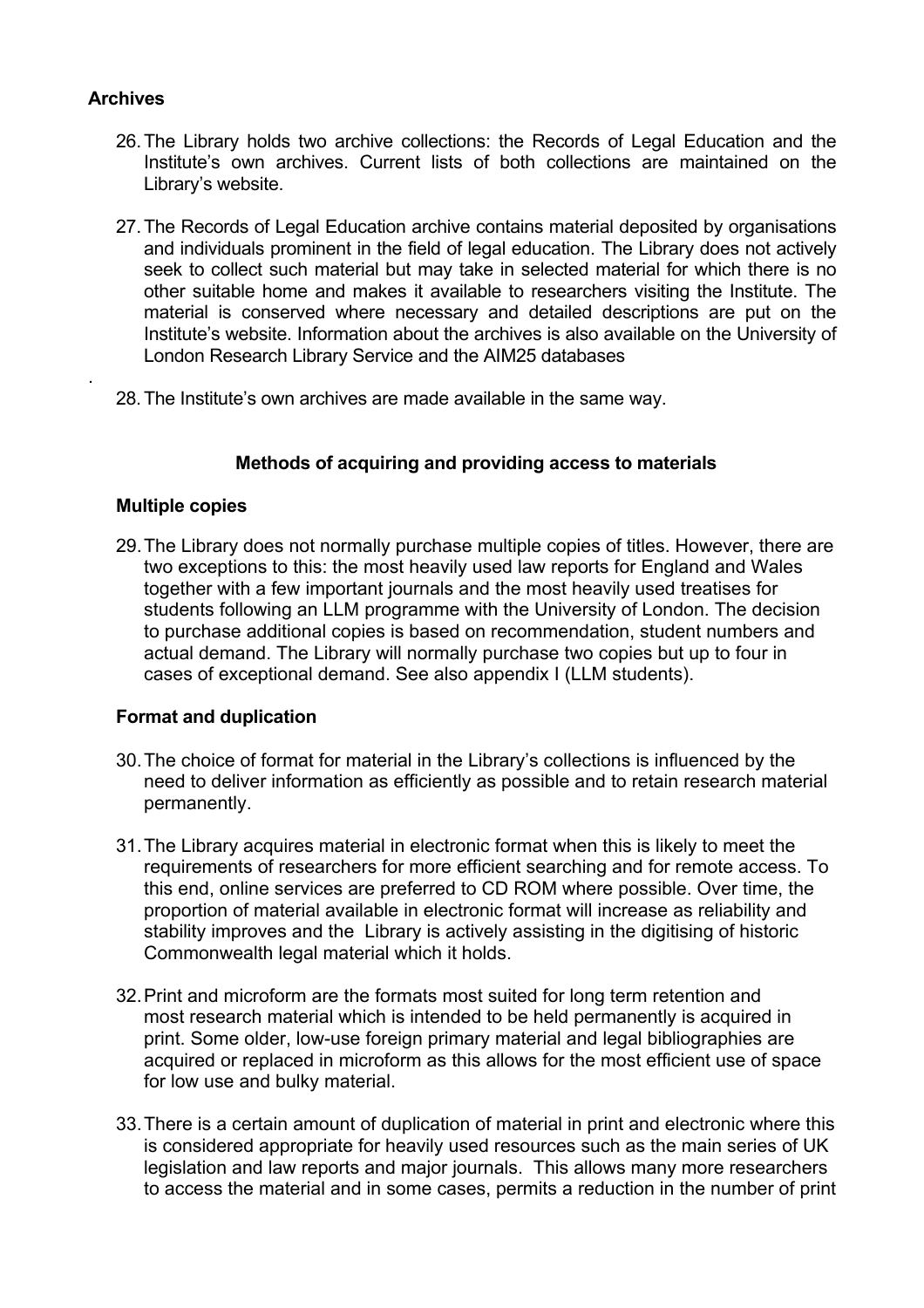sets. It also has the advantage of helping with the long term preservation of the print material.

34. Several categories of material are made available only in electronic form because they offer a more efficient way of identifying material than their print equivalents. These include finding aids such as digests, legal directories and article indexes. Electronic format may be selected as being more efficient than print when the latter requires a heavy investment in staff time to maintain currency with no provision for keeping old content. Some material which is useful but of less permanent research value, such as US law journals from the smaller law schools, is also made available electronically rather than in print.

See appendix V for further details of the Library's electronic resources policy.

#### **Gifts**

35. The Library welcomes outright donations of material that it does not already hold and which falls within its collection criteria. Collections of material are accepted provided that the Library can retain only those items it requires. The Library does not undertake to keep collections together but will integrate volumes into its collection in order to make the most efficient use of the material. Both current and superseded editions of monographs and current or closed runs of serials are welcomed. A book plate acknowledging the donation is normally inserted into monographs. Gifts that do not fit into the Library's collection policy may be offered to another appropriate research library if it fits with that library's collection profile.

### **Exchanges**

36. The Library seeks to establish exchange agreements with other research libraries, particularly university libraries, where it would otherwise be difficult to obtain their publications. The exchange list is regularly reviewed and new partners are sought to enable the Library to improve its holdings of material which is otherwise difficult to obtain.

#### **Management of the collections**

#### **Location**

#### **Print resources**

37. The Library aims to make its print collections directly accessible to readers by shelving them on open access and on site. However, in order to make monograph material easier to use and to ensure that the most up to date editions are readily available, the material on the open shelves is reviewed regularly and items are selected for the reserve collection which is currently shelved on site on closed access and is available on demand. The Library's intention is to remove the rare and fragile volumes from this collection and make the main part of the reserve material available separately and in classified order on site and on open access if suitable space can be found. Ideally complete sets of serial titles, excluding the rare and fragile material, should be shelved together on open access but currently space problems in the Russell Square building make it necessary to split sets and shelve earlier volumes on closed access.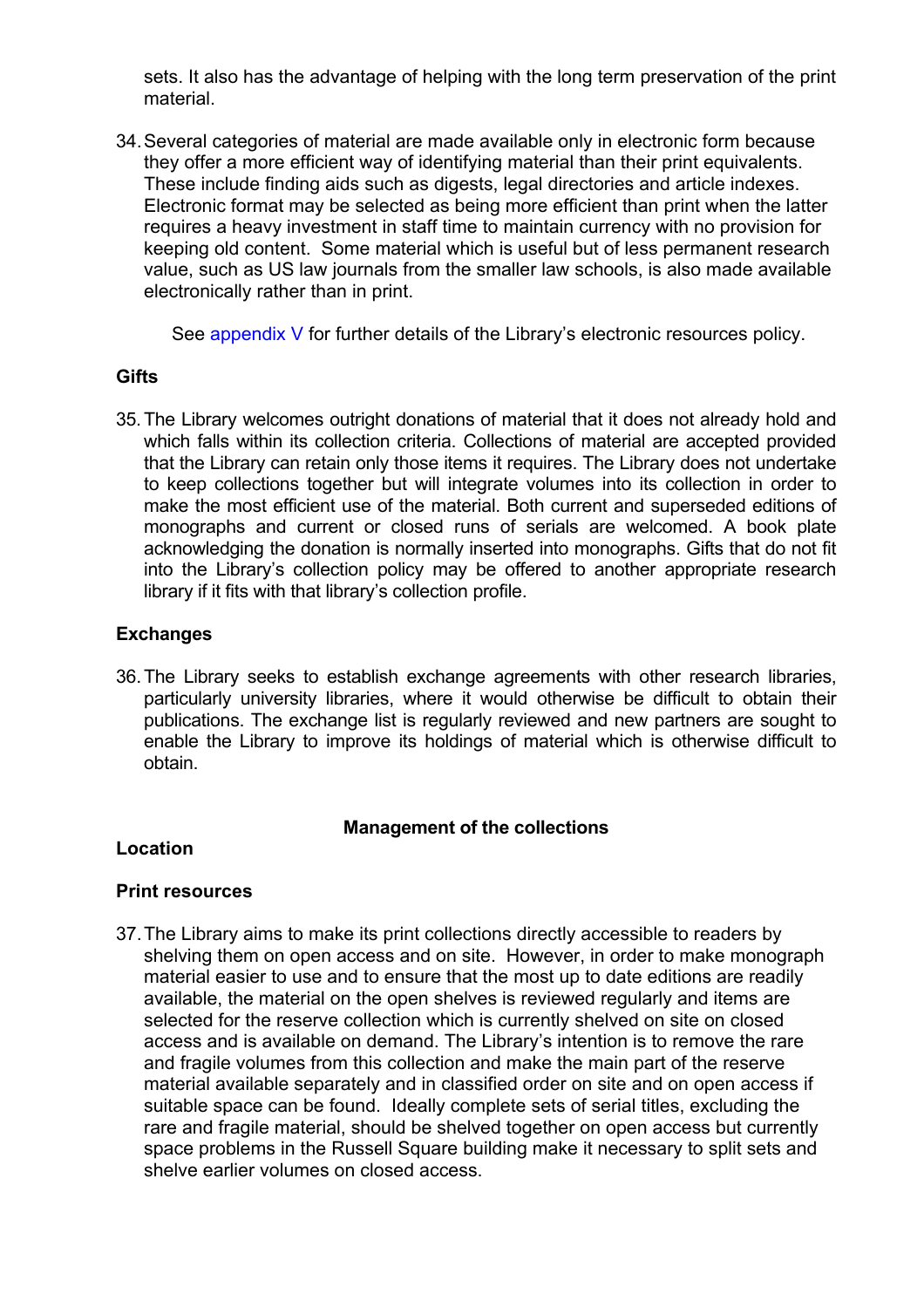38. Currently, in addition to shelving older material on closed access, the Institute Library has been forced to store some material off-site because shortage of space is such a serious problem in the existing Russell Square building. Such material is carefully selected according to strict guidelines.

See appendix VI for details of the guidelines used for the selection of material for closed access in Russell Square and off-site.

#### **Electronic resources**

39. User licences may restrict the availability of electronic resources to academic users. Wherever possible, these resources are made directly available to users within the library from any pc over the library network or over the internet. Increasingly, remote access is being made available to registered academic library users. Some titles are only available by password or via a stand-alone CD-ROM on designated pc's within the library and these must be requested at the Library Issue and Enquiry Desk.

See appendix V for further details on the provision of electronic resources.

#### **Microform resources**

40. Microfilm and microfiche resources are stored in cabinets on closed access and must be requested at the Library Issue and Enquiry desk. They are normally made available within 10 minutes of the request being made.

#### **Retention**

41. The Library retains permanently all material of value to legal researchers and to law librarians. It keeps one copy of each edition of all legal treatises and monographs and tries to acquire earlier editions of major works where these are not already in the collection. The library keeps one copy of all runs of serials of legal interest. Where appropriate, the Library will consider replacing print sets of foreign serial material with archival quality microform.

#### **Withdrawal**

42. The Library does not withdraw material unless it is a duplicate or of no permanent legal research value.

See appendix VII for further details of the Library's policy on withdrawing material.

#### **Disposal**

43. The Library gives careful consideration to the most appropriate way to dispose of withdrawn material and will explore all possible options including donating volumes to appropriate libraries in the UK and overseas.

See appendix VIII for further details of the Library's disposal policy

#### **Conservation & preservation and disaster prevention & management**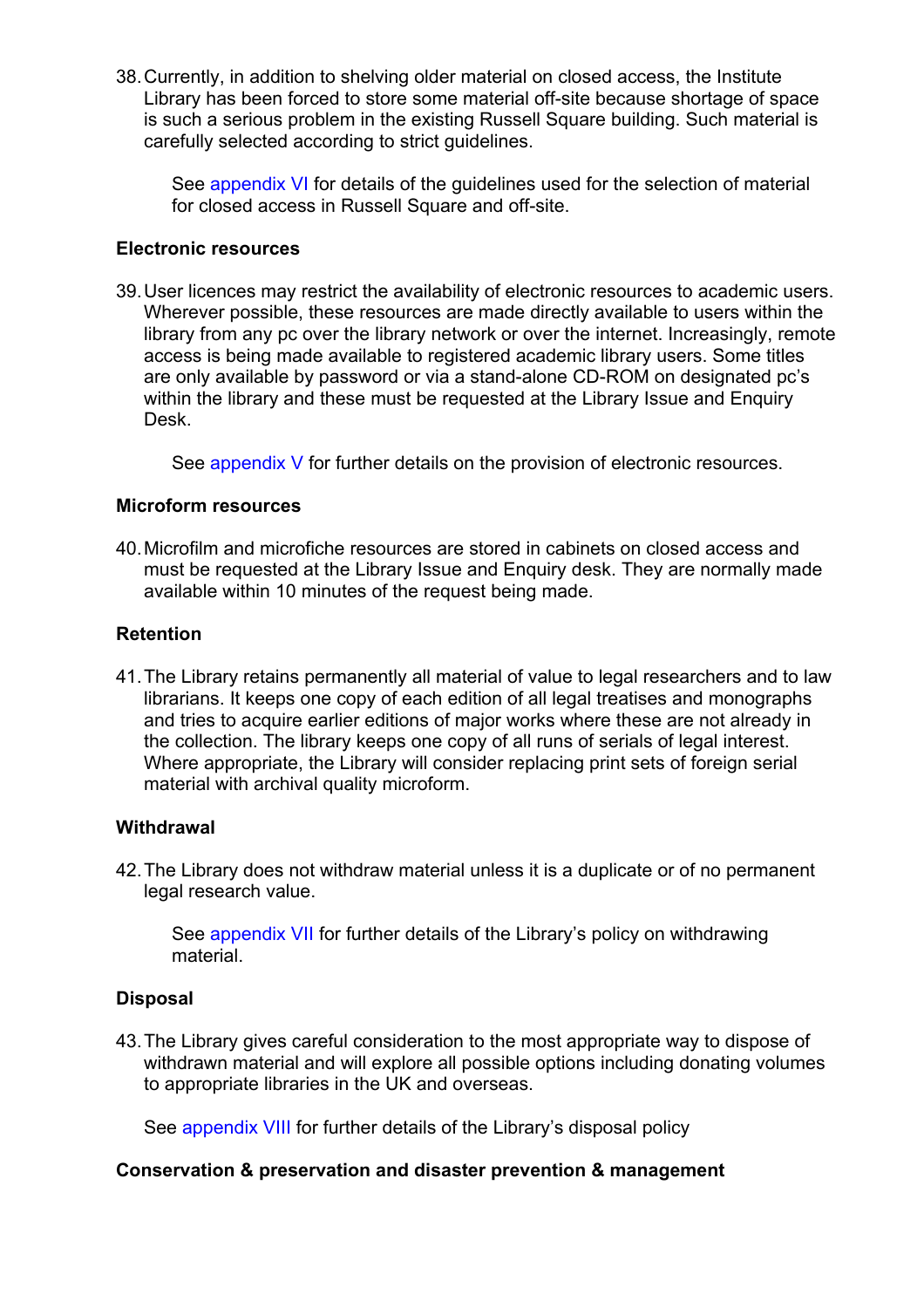- 44. The Library takes an active approach to conservation and preservation. Although the Library has access to a large number of serials in electronic format, this cannot yet be regarded as a stable, long-term medium that would allow it to fulfil its policy of retaining permanent access to legal research material. Therefore the preservation of print resources is a high priority. The library has an active binding programme for new serials and for the rebinding of damaged and worn volumes.
- 45. The Library commissioned a professional preservation survey in 1999 and has put elements of it into practice as finances have allowed.

See appendix IX for details of the Library's conservation and preservation procedures.

46. The Library has basic disaster management procedures in place; there is some equipment on site and the Library has an annual Priority User subscription with Harwell Document Restoration services which provides expertise and practical assistance when required. The Library is working on a detailed disaster management plan. The Institute's Premises Manager carries out regular surveys of the building to identify and rectify potential problems quickly.

### **List of appendices**

- I Special provision for groups of library users
- II The Library's collections
- III Collaborative partnerships
- IV Official publications
- V Electronic resources
- VI Selection of print material for closed access
- VII Categories of material to be withdrawn
- VIII Disposal of withdrawn material
- IX Conservation, preservation and disaster prevention & management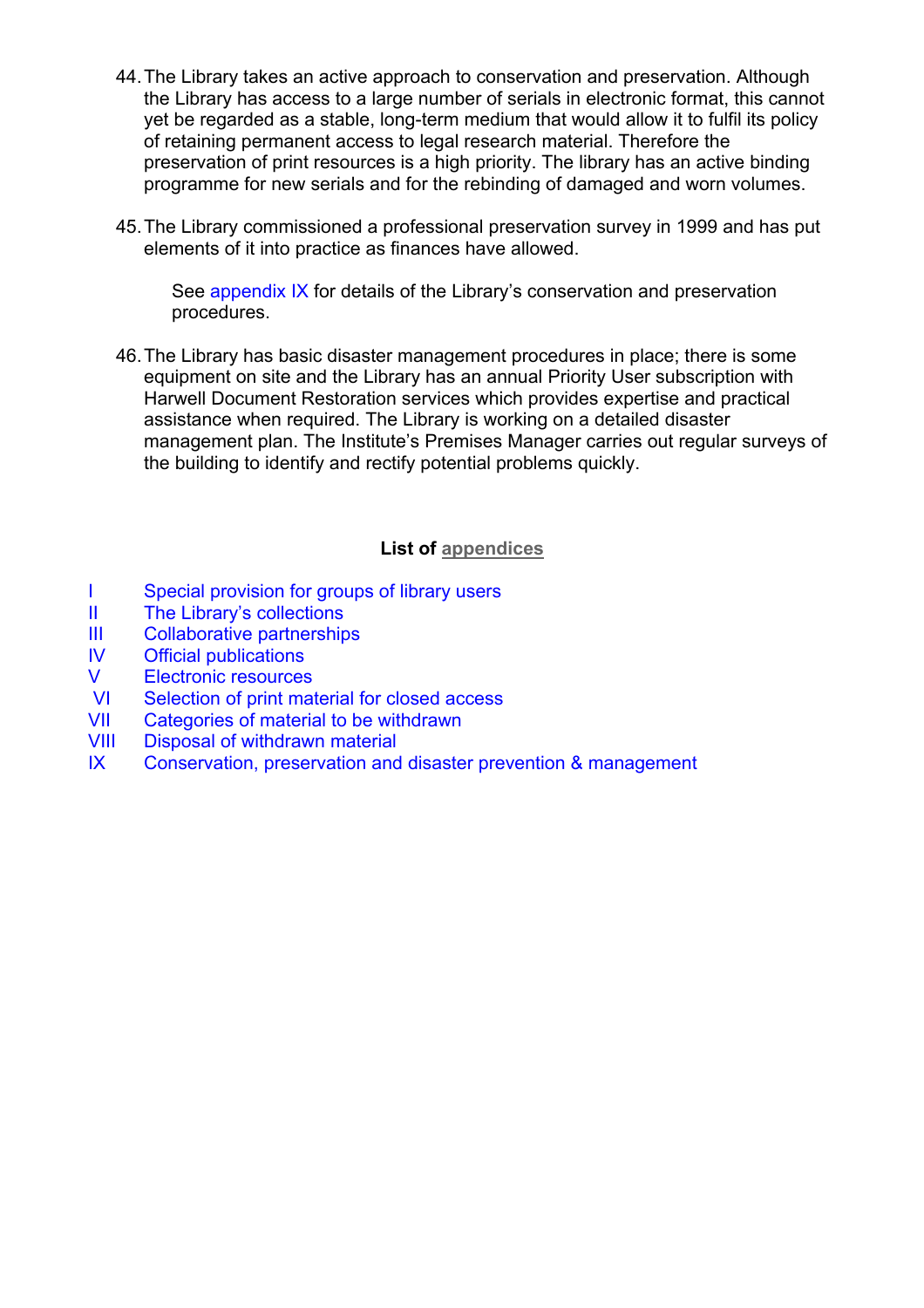# **Appendices to IALS Library collection and retention policy**

| $\overline{\phantom{a}}$ | Special provision for groups of library users                      | $\mathbf{2}^{\mathsf{I}}$ |
|--------------------------|--------------------------------------------------------------------|---------------------------|
| $\mathbf{I}$             | The Library's collections                                          | $3 - 19$                  |
| $\mathbf{III}$           | Collaborative partnerships                                         | $20 - 21$                 |
| IV                       | Official publications                                              | 22                        |
| V                        | Electronic resources                                               | $23 - 24$                 |
| VI                       | Selection of print material for closed access                      | $25 - 26$                 |
| VII                      | Categories of material to be withdrawn                             | 27                        |
| VIII                     | Disposal of withdrawn material                                     | 28                        |
| IX                       | Conservation, preservation and disaster<br>prevention & management | 29 - 31                   |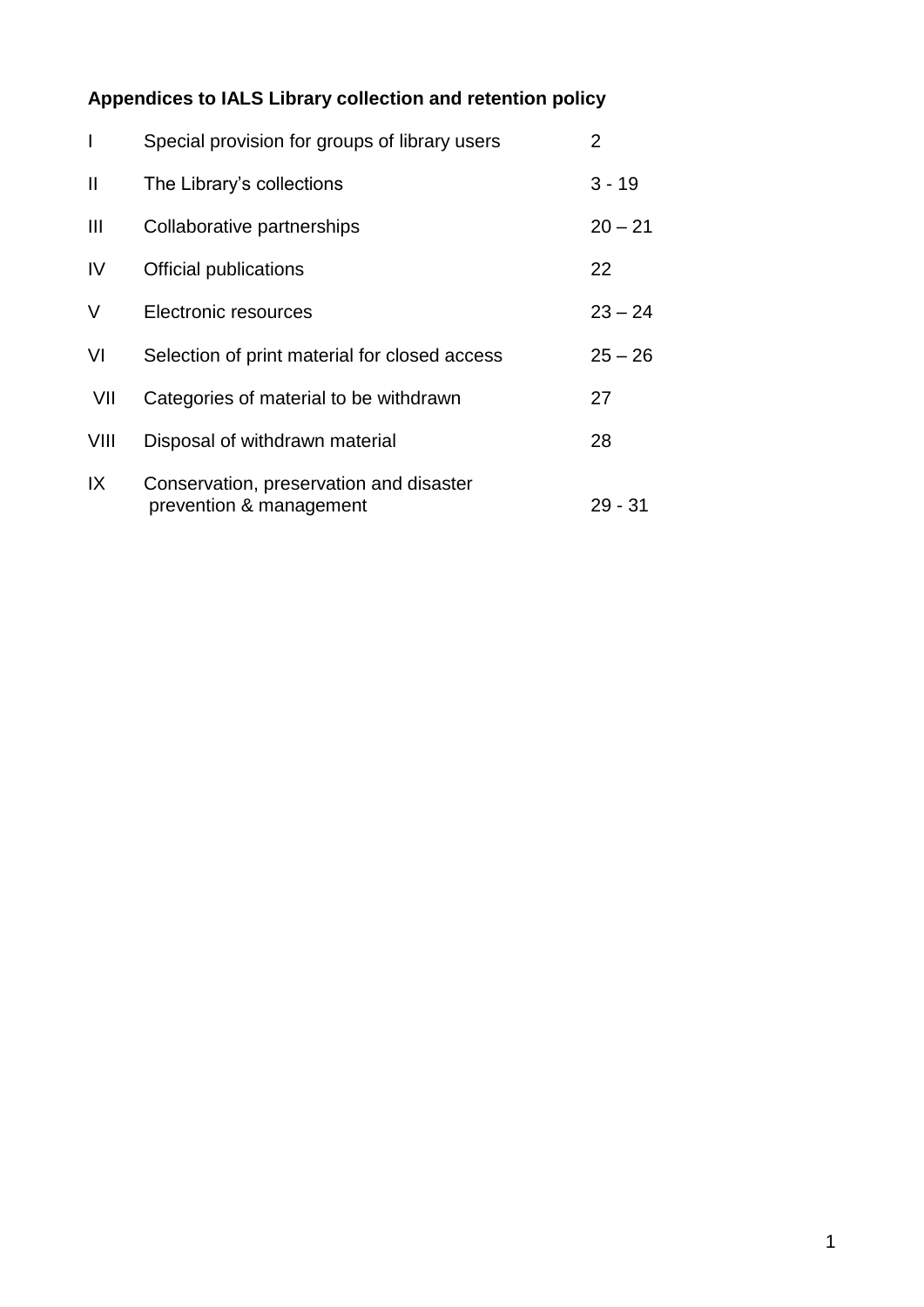# **Appendix I: Special provision for groups of library users**

# **LLM students**

The Institute makes special provision for the needs of LLM users and is funded by the 6 law schools of the University of London and other Universities to help provide textbooks on the reading lists.

- A senior librarian acts as Library liaison for LLM lecturers, students and their college law librarians to ensure that all their needs are met as far as possible. The librarian actively solicits reading lists from lecturers and tries to ensure that all reading list material that comes within the Library's collection criteria is purchased.
- The Library purchases multiple copies, up to 4 in exceptional circumstances, of recommended texts where demand is high.
- The Library maintains 2 separately shelved restricted access collections known as the Short loan and Offprint collections for the benefit of LLM students although all library users can access them. In order to ensure that heavily used volumes are as widely available as possible, the Library places selected texts and some journals in the Short Loan collection from which items are issued on demand. Also, where copyright allows, lecturers can place offprints of articles or extracts from books into the offprint collection that is held at the Library Issue and Enquiry desk.
- The Library holds a full set of intercollegiate LLM examination papers up to 2007in print in the Short Loan collection and a partial set in electronic format that can be accessed on-site or remotely by registered readers.
- In order to enable LLM students to make full and effective use of the Library's electronic resources regular training sessions are held throughout term time.
- The introduction of new LLM courses assists the Library in identifying new areas of legal research and so helps in developing the research collections.

# **Document supply service for non-academic users**

The Library offers a subscription service to the judiciary and practitioners. A dedicated team provides a rapid, normally same day, document supply service from the Library's print collections. Requests can be via a direct line telephone enquiry service, by email or by fax and documents are despatched by secure electronic delivery, fax, courier or 1<sup>st</sup> class post as required. The service can also offer limited general advice on identifying and locating material.

# **Law Librarians**

The Library maintains a small collection of books and journals on librarianship, with emphasis on law librarianship. In particular it subscribes to the journals of several overseas law library associations. The Library also provides professional support by maintaining CALIM, a current awareness service for legal information managers and making it available on its [website.](http://ials.sas.ac.uk/)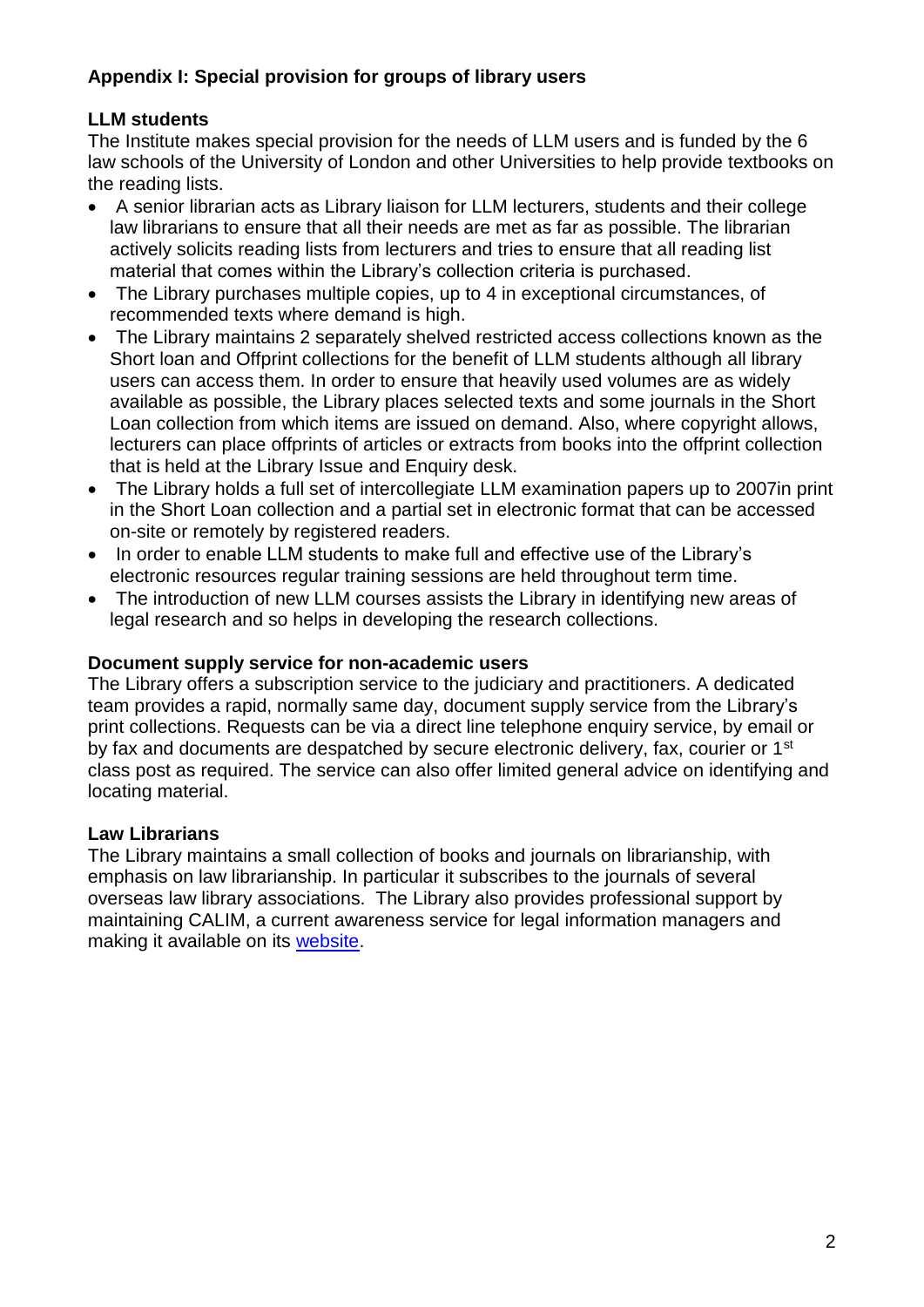# **Appendix II: The Library's collections**

# **Further details concerning the library's collections in particular areas**

# **Commonwealth**

The Library has very strong collections of Commonwealth material including a comprehensive collection of federal and provincial/state legislation and law reports. It also holds extensive historical material some of which was deposited with the Library by the Foreign and Commonwealth Office under a trust deed in 1992. The Library does not collect material for Pakistan and Bangladesh and has only limited federal material for India because these jurisdictions are collected by SOAS.

# **Central and Eastern Europe**

Under the University of London subject specialisation scheme in law the Library has not collected these jurisdictions in any depth and not in the original languages except for some mixed language journals. In the main, it has collected material such as translations of codes, general introductory works, subject compilations of legislation and commentary and journals in English and other Western European languages for comparative purposes for each jurisdiction. Historically, UCL has had responsibility for Eastern Europe and the socialist legal systems in their original languages but more recently has concentrated on the Soviet Union and latterly its successor states, particularly Russia.

The Institute Library aims to develop its holdings for those countries that are currently candidates for membership of the European Union, particularly Poland, the Czech Republic, Slovakia and Hungary at least to level 2.

# **USA**

The Library has a good collection of federal legislation and law reports for the USA. It collects state legislation and law reports more selectively and the Middle Temple Library collects state material in some depth. The Institute collects the states of California, Florida, Louisiana, New York, Pennsylvania and Texas in more depth and also holds some specialist subject material for other states for example, Delaware corporation law.

# **Public international law**

The Library has a good public international law collection which includes several major treaty series including the Consolidated treaty series, the League of nations treaty series, the United Nations treaty series in both print and electronic formats, the United Kingdom treaty series, the European treaty series and the Treaties and international agreements series. It collects publications from inter-governmental organisations only if they are of legal interest. The BLPES has comprehensive general collections for these organisations.

# **Special collections integrated into the library's holdings**

# **Foreign and Commonwealth Office Commonwealth Law Library**

This is a unique collection of legislation from all countries of the Commonwealth from the earliest period of colonial history, through independence, and continued to the present day through links maintained by the FCO with each country. It contains legislation in a variety of forms from early manuscript with the governor's seal, to published collections and annual volumes, to collections of individual items of gazetted legislation. The collection complements the Institute's own holdings of Commonwealth material

# **War Crimes**

As part of its collection of international law, the Institute collects material relating to the law of war and has important items relating to war crimes. The library owns a full set of the original papers of the Nuremberg Tribunal donated by Lord Birkett in 46 boxes including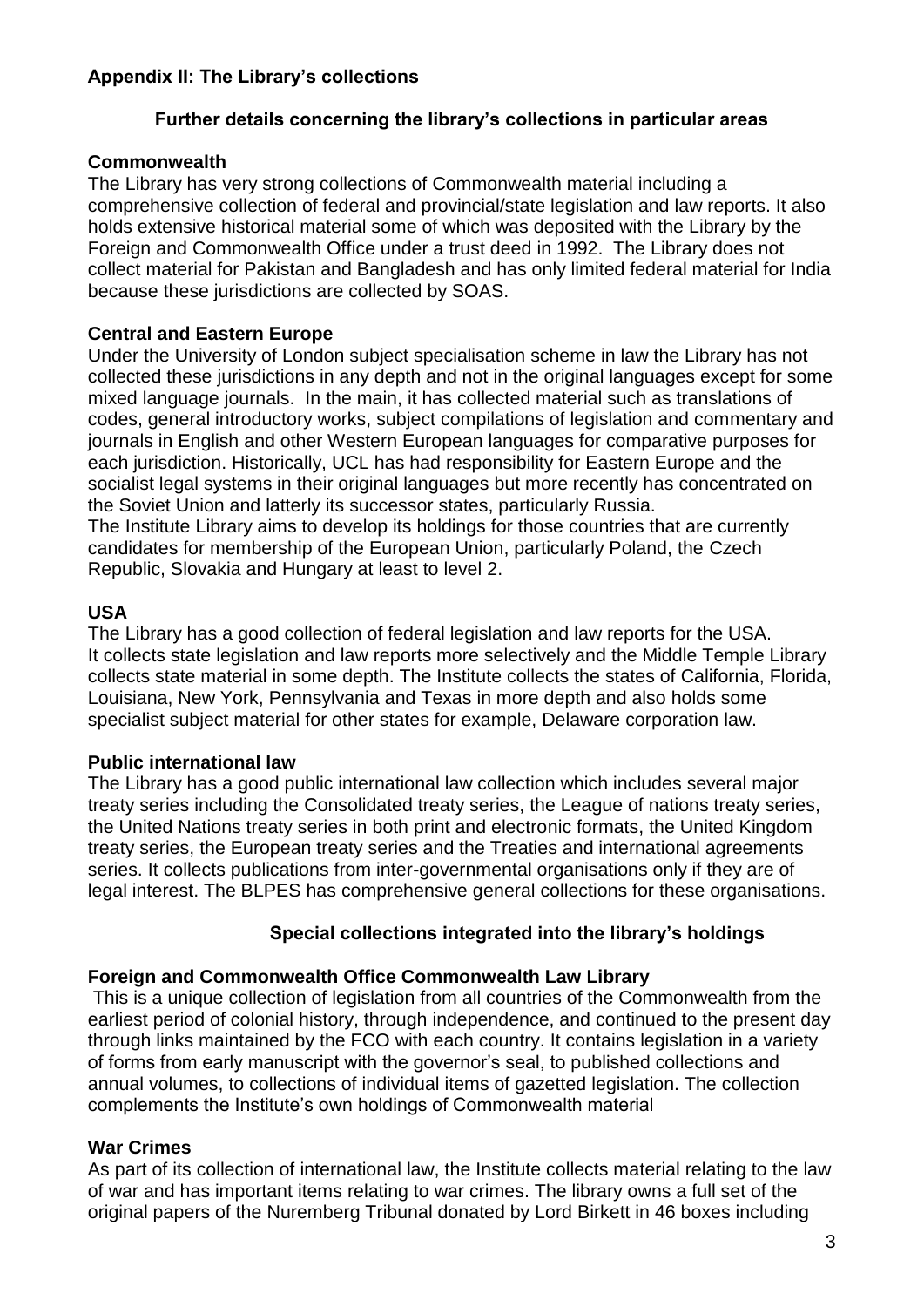trial briefs, document books, summaries of evidence, etc. In addition, IALS has purchased materials relating to the International Criminal Court, war crimes in Rwanda and the former Yugoslavia, and is purchasing the publication of the full papers of the International Military Tribunal for the Far East in 128 volumes and also West and East German series covering judgments in trials concerning National Socialist capital crimes.

#### **Royal Commissions and Inquiries on legal matters**

The Library holds the unpublished papers and minutes of evidence of various inquiries, for example the Royal Commission on Legal Services (Benson Commission), the Royal Commission on Criminal Procedure (Philips Commission), the Royal Commission on Trade Unions and Employers' Associations (Donovan Commission), Tribunal of Enquiry into the Acts of Violence and Civil Disorder…[Northern Ireland] (Scarman Tribunal).

### **Roman-Dutch law**

The Library has special collections of Roman-Dutch law with early works in the subject and extensive collections of law from the jurisdictions primarily influenced, including South Africa, Sri Lanka and Zimbabwe.

### **Huberich, Kahn-Freund and Bischoff collections**

These collections comprise material on a variety of subjects and jurisdictions covering comparative law, private international law, German and other European law, Roman law, and Roman-Dutch law.

# **Developing the collections**

The Library aims to collect comprehensively across all legal topics although it does not try and collect in depth in areas which are already well covered in other libraries within the University. Some of these specialisations are noted in Appendix III.

The Library actively identifies new areas of legal research, particularly in recent years in interdisciplinary topics, and builds up its collections in these areas. It is greatly assisted in this by the dynamic development of the University of London LLM courses.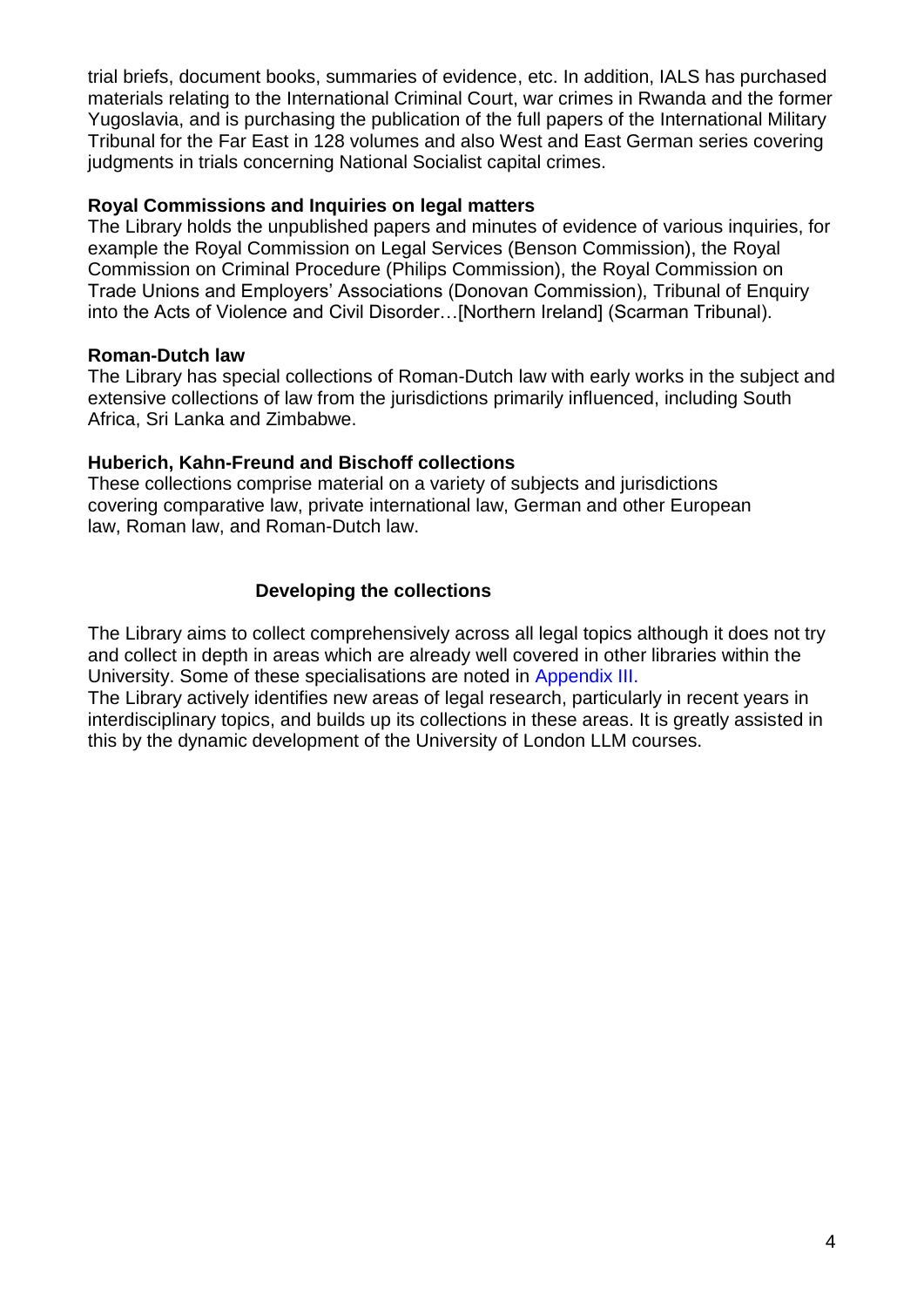#### **Levels of collections by jurisdiction**

In order to describe the collection level for each jurisdiction, a system of 4 levels, (Introductory Study, Basic Research, Research, Comprehensive Research) has been used. Inevitably this is a generalisation and needs to be interpreted for each jurisdiction. In particular the availability of legal materials will affect the interpretation of the classification (e.g. a comprehensive collection of legal materials at level 4 for certain Commonwealth countries may well include far fewer materials than are listed below).

It should be noted that the collecting levels given below for each jurisdiction do not necessarily reflect the Library's current holdings. In some cases, they reflect the level the Library is hoping to achieve.

Level 1. INTRODUCTORY STUDY. English language translations of primary materials and English language treatises only. Including any introduction to the legal system and to legal research in English. One or two general English language periodicals on the jurisdiction or region.

Level 2. BASIC RESEARCH. Level One plus any single series of up to date primary legislation and recent editions of major codes (civil, commercial, criminal) in the local language if not available in English or an edition of revised/consolidated laws. Plus any single series of major law reports of decisions of the supreme court, either official or commercial, in the local language if not available in English. A few select treatises in the local language if not available in English on the legal system and single volume monographs containing commentaries on the major codes or areas of law, particularly any area of law of particular interest in that jurisdiction. No subsidiary laws or state/provincial laws.

Level 3. RESEARCH. Level Two plus: both a series of up to date primary legislation and an up to date edition of revised/consolidated laws. A series of subsidiary legislation and an edition of revised / consolidated subsidiary legislation. All major finding tools for legislation and case law and commentary including digests and citators and indexes to published legal literature. Series of law reports, including the authorised series and widely-used commercial series, from the supreme court and other courts of record and a selection of law reports covering other important subject areas for the jurisdiction. At least one source of recent law reports. A major series of codes, preferably annotated versions of major codes and multivolume commentaries for major codes. A wide selection of academic treatises from all important subject areas. A selection of major practitioners works. The major academic law journals, for most jurisdictions all general academic law journals. The most important general professional journals, including the journals of official professional bodies. Major government reports, including relevant periodical publications from government bodies, including particularly all publications from official law reform bodies.

#### State/province. As above.

Level 4. COMPREHENSIVE RESEARCH. Level 3 plus: Individual items of primary and subsidiary legislation as and when issued, annual volumes in both official and any widelyused annotated versions. Any consolidated versions of all primary or subsidiary legislation. All available general finding tools for legislation. All codes, official and annotated. All series of law reports designed for permanent record, including official and commercial series and series of subject law reports. Selected sources of very recent law reports. All available general finding tools, including all general digests and selected specialist subject digests. A wide selection of academic treatises and a selection of major practitioners manuals covering all major subject areas. Major loose-leaf works in selected subject areas if they contain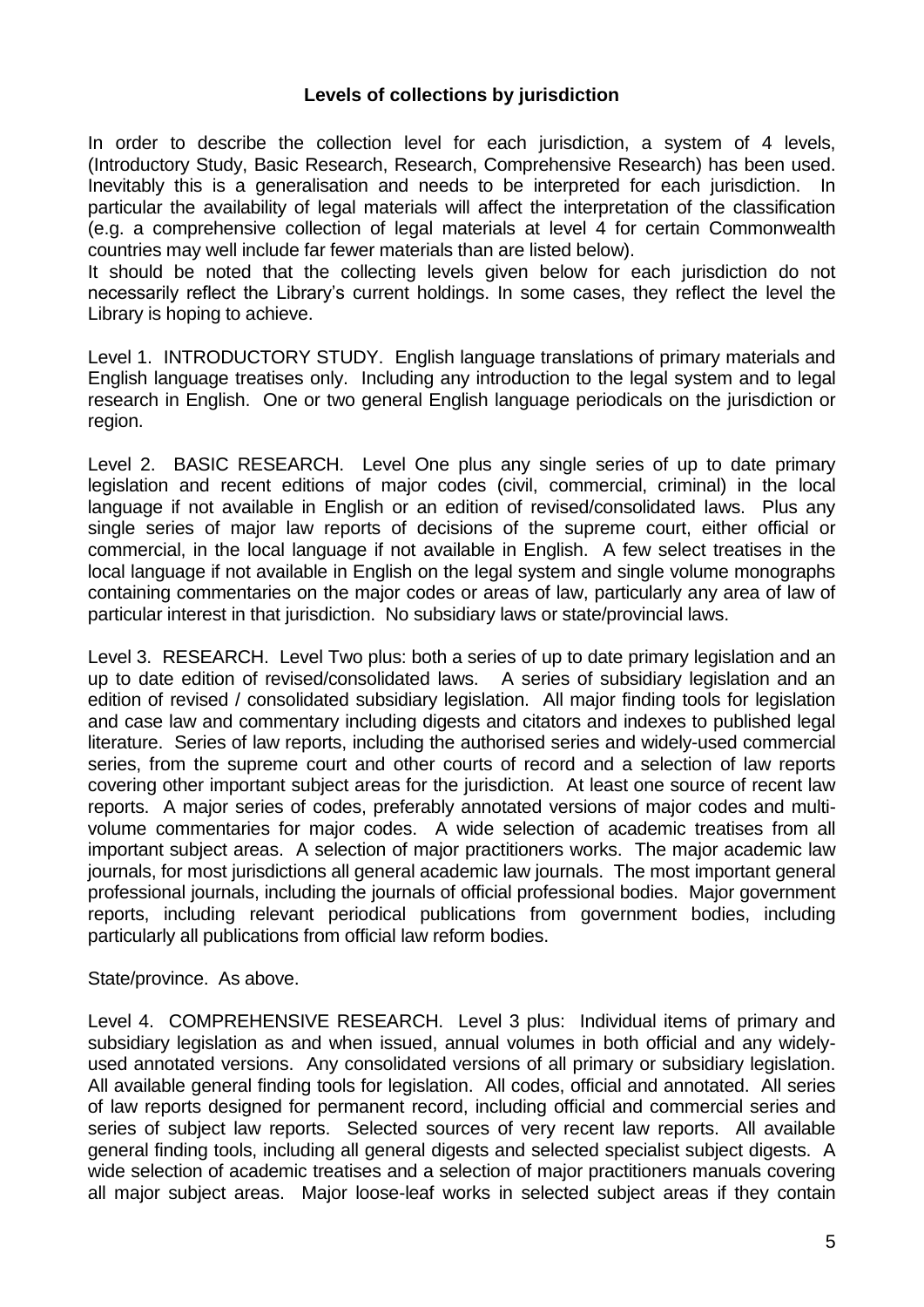important material not available elsewhere in the collection or at the time offer very significant additional convenience for significant groups of users. All academic law journals. A wide selection of professional law journals of permanent research interest. A selection of current awareness journals. All major government reports directly relevant to law including all publications of law reform bodies and organisations relevant to the administration of justice, and relevant statistical information. Access to a complete collection of official publications including all parliamentary publications.

### **List of jurisdictions**

|                 | <b>AFGHANISTAN</b>                     | no  |             |     |                    |
|-----------------|----------------------------------------|-----|-------------|-----|--------------------|
| <b>ALBANIA</b>  |                                        | no  |             |     |                    |
| <b>ALGERIA</b>  |                                        | no  |             |     |                    |
| <b>ANDORRA</b>  |                                        |     | yes Level 2 |     |                    |
| <b>ANGOLA</b>   |                                        | no  |             |     |                    |
| <b>ANGUILLA</b> |                                        |     | yes Level 4 |     |                    |
|                 | ANTIGUA AND BARBUDA yes Level 4        |     |             |     |                    |
|                 | <b>ARGENTINA</b>                       |     | yes Level 2 |     |                    |
| <b>ARMENIA</b>  |                                        | no  |             |     |                    |
|                 | AUSTRALIA (federal) yes Level 4        |     |             |     |                    |
|                 | <b>AUSTRALIAN CAPITAL TERRITORIES</b>  |     |             |     | yes Level 3        |
|                 | <b>NORTHERN TERRITORY</b>              |     |             |     | yes Level 3        |
|                 | <b>AUSTRALIAN EXTERNAL TERRITORIES</b> |     |             | yes | Level <sub>2</sub> |
|                 | <b>NEW SOUTH WALES</b>                 |     |             |     | yes Level 3        |
|                 | QUEENSLAND                             |     |             |     | yes Level 3        |
|                 | <b>SOUTH AUSTRALIA</b>                 |     |             |     | yes Level 3        |
|                 | <b>TASMANIA</b>                        |     |             |     | yes Level 3        |
|                 | <b>VICTORIA</b>                        |     |             | yes | Level <sub>3</sub> |
|                 | <b>WESTERN AUSTRALIA</b>               |     |             | yes | Level <sub>3</sub> |
| <b>AUSTRIA</b>  |                                        | yes | Level 4     |     |                    |
|                 | <b>AZERBAIJAN</b>                      |     | yes Level 1 |     |                    |
| <b>BAHAMAS</b>  |                                        | yes | Level 4     |     |                    |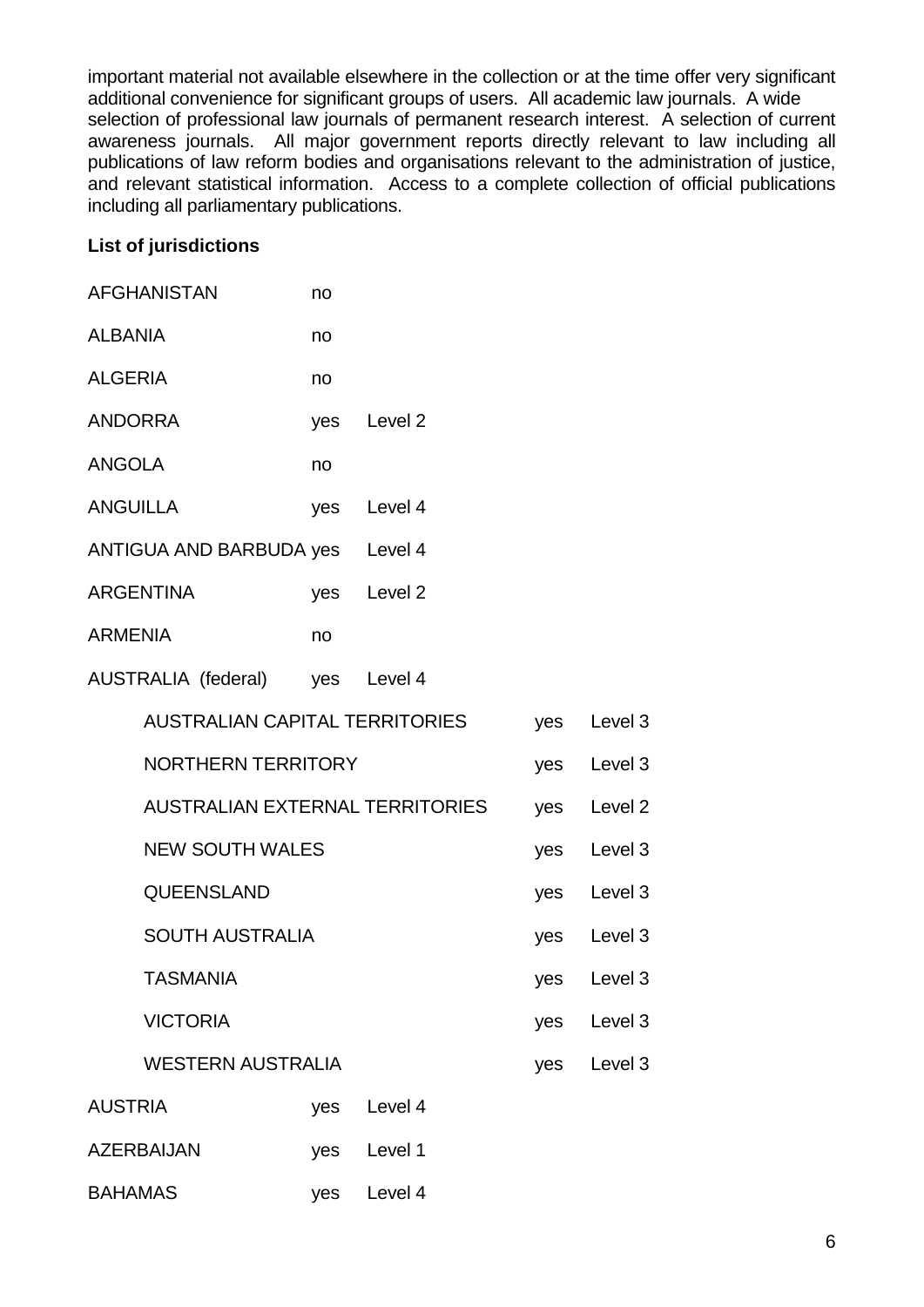| <b>BAHRAIN</b>                          |                                            | no |             |     |                    |
|-----------------------------------------|--------------------------------------------|----|-------------|-----|--------------------|
|                                         | <b>BANGLADESH</b>                          | no |             |     |                    |
|                                         | <b>BARBADOS</b>                            |    | yes Level 4 |     |                    |
| <b>BELARUS</b>                          |                                            |    | yes Level 1 |     |                    |
| <b>BELGIUM</b>                          |                                            |    | yes Level 4 |     |                    |
| <b>BELIZE</b>                           |                                            |    | yes Level 4 |     |                    |
| <b>BENIN</b>                            |                                            | no |             |     |                    |
| <b>BERMUDA</b>                          |                                            |    | yes Level 4 |     |                    |
| <b>BHUTAN</b>                           |                                            | no |             |     |                    |
| <b>BOLIVIA</b>                          |                                            |    | yes Level 1 |     |                    |
| <b>BOTSWANA</b>                         |                                            |    | yes Level 4 |     |                    |
| <b>BOSNIA</b>                           |                                            | no |             |     |                    |
| <b>BRAZIL</b>                           |                                            |    | yes Level 2 |     |                    |
| BRITISH ANTARCTIC TERRITORY yes Level 4 |                                            |    |             |     |                    |
|                                         | BRITISH INDIAN OCEAN TERRITORY yes Level 4 |    |             |     |                    |
| <b>BRUNEI</b>                           |                                            |    | yes Level 4 |     |                    |
| <b>BULGARIA</b>                         |                                            |    | yes Level 2 |     |                    |
|                                         | <b>BURKINA FASO</b>                        | no |             |     |                    |
| <b>BURUNDI</b>                          |                                            | no |             |     |                    |
|                                         | <b>CAMBODIA</b>                            | no |             |     |                    |
|                                         | <b>CAMEROON</b>                            | no |             |     |                    |
|                                         | CANADA (federal)                           |    | yes Level 4 |     |                    |
|                                         | <b>ALBERTA</b>                             |    |             | yes | Level 3            |
|                                         | <b>BRITISH COLUMBIA</b>                    |    |             | yes | Level <sub>3</sub> |
|                                         | <b>MANITOBA</b>                            |    |             | yes | Level 3            |
|                                         | <b>NEW BRUNSWICK</b>                       |    |             | yes | Level 3            |
|                                         | NEWFOUNDLAND AND LABRADOR                  |    |             | yes | Level <sub>3</sub> |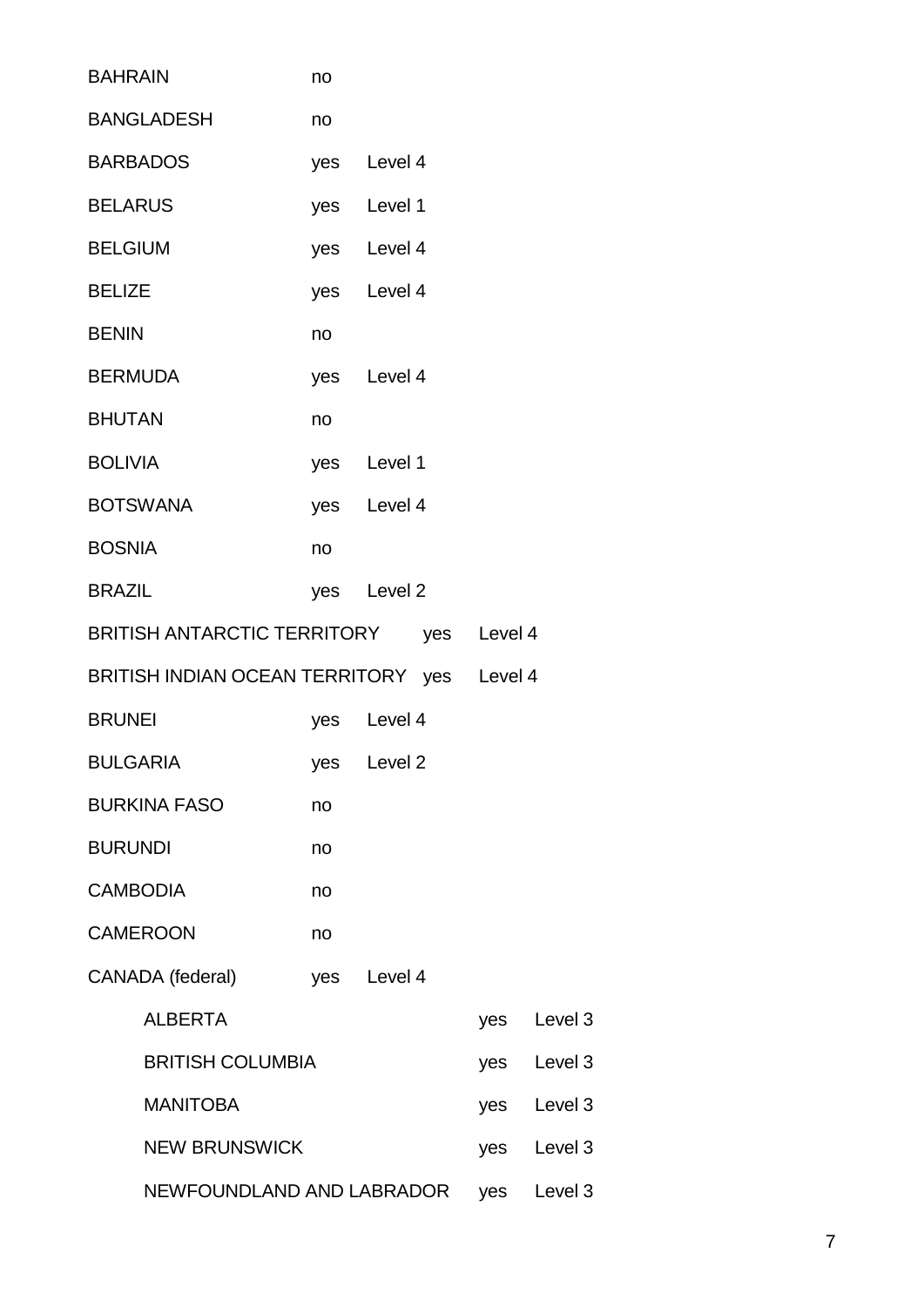| <b>NOVA SCOTIA</b>                                        |     |                    | yes | Level 3     |  |
|-----------------------------------------------------------|-----|--------------------|-----|-------------|--|
| <b>ONTARIO</b>                                            |     |                    | yes | Level 3     |  |
| PRINCE EDWARD ISLAND                                      |     |                    | yes | Level 3     |  |
| <b>QUEBEC</b>                                             |     |                    |     | Level 3     |  |
| <b>SASKATCHEWAN</b>                                       |     |                    | yes | Level 3     |  |
| <b>NORTHWEST TERRITORIES</b>                              |     |                    |     | yes Level 3 |  |
| <b>NUNAVUT</b>                                            |     |                    |     |             |  |
| <b>YUKON TERRITORY</b>                                    |     |                    | yes | Level 3     |  |
| <b>CAPE VERDE</b>                                         | no  |                    |     |             |  |
| <b>CAYMAN ISLANDS</b>                                     |     | yes Level 4        |     |             |  |
| CENTRAL AFRICAN REPUBLIC no                               |     |                    |     |             |  |
| <b>CHAD</b>                                               | no  |                    |     |             |  |
| <b>CHILE</b>                                              | yes | Level 2            |     |             |  |
| CHINA (PRC)                                               | no  |                    |     |             |  |
| <b>TAIWAN</b>                                             | no  |                    |     |             |  |
| <b>COLOMBIA</b>                                           | yes | Level 2            |     |             |  |
| <b>COMOROS</b>                                            | no  |                    |     |             |  |
| CONGO, DEMOCRATIC REPUBLIC OF<br>(formerly Zaire)         | no  |                    |     |             |  |
| CONGO, REPUBLIC OF                                        | no  |                    |     |             |  |
| <b>COSTA RICA</b>                                         | yes | Level 2            |     |             |  |
| <b>COTE D'IVOIRE</b>                                      | no  |                    |     |             |  |
| <b>CROATIA</b>                                            | no  |                    |     |             |  |
| <b>CUBA</b>                                               | no  |                    |     |             |  |
| <b>CYPRUS</b>                                             | yes | Level <sub>2</sub> |     |             |  |
| CYPRUS, NORTHERN (TURKISH REPUBLIC OF NORTHERN CYPRUS) no |     |                    |     |             |  |
| <b>CZECH REPUBLIC</b>                                     | yes | Level 2            |     |             |  |
| <b>DENMARK</b>                                            | yes | Level 3            |     |             |  |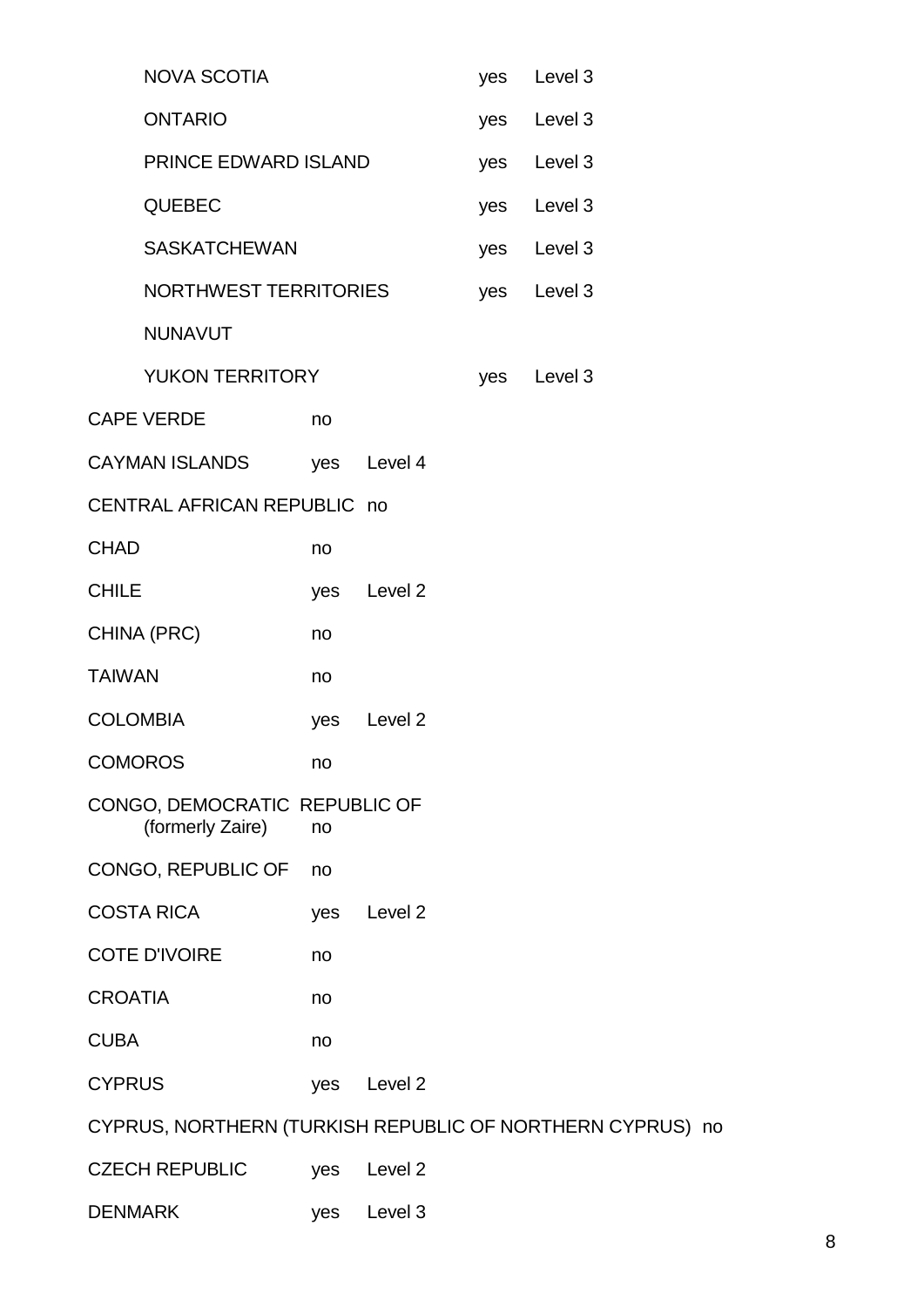| <b>DJIBOUTI</b> |                                | no |             |    |
|-----------------|--------------------------------|----|-------------|----|
|                 | <b>DOMINICA</b>                |    | yes Level 4 |    |
|                 | DOMINICAN REPUBLIC yes Level 1 |    |             |    |
|                 | <b>EAST TIMOR</b>              | no |             |    |
|                 | <b>ECUADOR</b>                 |    | yes Level 1 |    |
| <b>EGYPT</b>    |                                | no |             |    |
|                 | <b>EL SALVADOR</b>             | no |             |    |
|                 | EQUATORIAL GUINEA              | no |             |    |
| <b>ERITREA</b>  |                                | no |             |    |
| <b>ESTONIA</b>  |                                |    | yes Level 2 |    |
|                 | <b>ETHIOPIA</b>                | no |             |    |
|                 | <b>FALKLAND ISLANDS</b>        |    | yes Level 4 |    |
| FIJI            |                                |    | yes Level 4 |    |
| <b>FINLAND</b>  |                                |    | yes Level 3 |    |
| <b>FRANCE</b>   |                                |    | yes Level 4 |    |
|                 | <b>GUADELOUPE</b>              |    |             | no |
|                 | <b>GUIANA</b>                  |    |             | no |
|                 | <b>MARTINIQUE</b>              |    |             | no |
|                 | <b>REUNION</b>                 |    |             | no |
|                 | <b>MAYOTTE</b>                 |    |             | no |
|                 | ST PIERRE AND MIQUELON         |    |             | no |
|                 | <b>ANTARCTIC TERRITORIES</b>   |    |             | no |
|                 | <b>NEW CALEDONIA</b>           |    |             | no |
|                 | <b>FRENCH POLYNESIA</b>        |    |             | no |
|                 | <b>WALLIS AND FUTUNA</b>       |    |             | no |
| GABON           |                                | no |             |    |
| <b>GAMBIA</b>   |                                |    | yes Level 3 |    |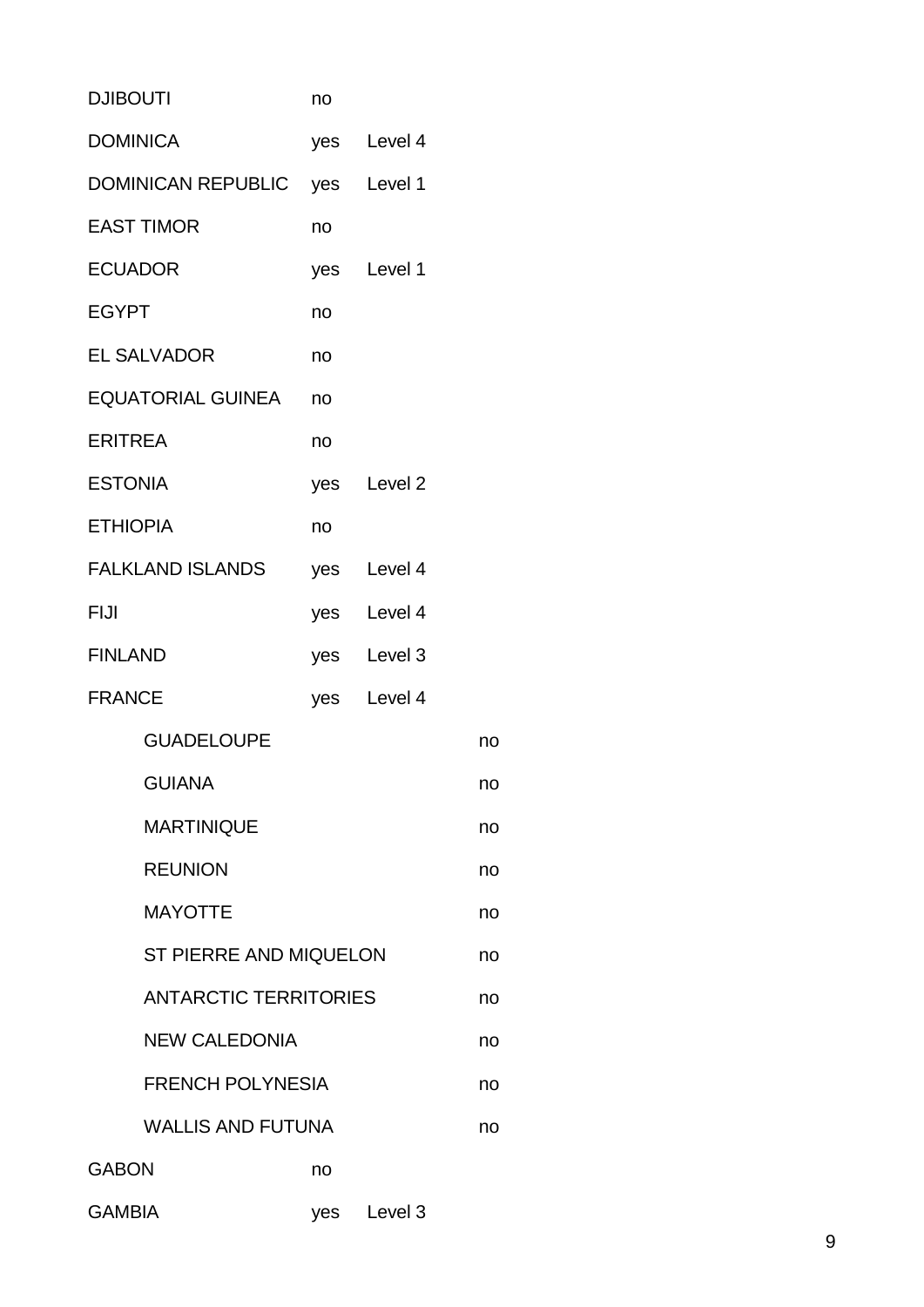GEORGIA no

| <b>GERMANY</b>                  |                             |     | ves Level 4 |    |  |  |
|---------------------------------|-----------------------------|-----|-------------|----|--|--|
|                                 | <b>BADEN-WURTTEMBERG</b>    |     |             | no |  |  |
|                                 | <b>BAVARIA</b>              |     |             | no |  |  |
|                                 | <b>BERLIN</b>               |     |             | no |  |  |
|                                 | <b>BRANDENBURG</b>          |     |             | no |  |  |
|                                 | <b>BREMEN</b>               |     |             | no |  |  |
|                                 | <b>HAMBURG</b>              |     |             | no |  |  |
| <b>HESSEN</b>                   |                             |     |             |    |  |  |
|                                 | <b>LOWER SAXONY</b>         |     |             | no |  |  |
| MECKLENBURG-WEST POMERANIA      |                             |     |             |    |  |  |
| <b>NORTH RHINE - WESTPHALIA</b> |                             |     |             |    |  |  |
| RHINELAND - PALATINATE          |                             |     |             |    |  |  |
| <b>SAARLAND</b>                 |                             |     |             |    |  |  |
|                                 | <b>SAXONY</b>               |     |             | no |  |  |
|                                 | <b>SAXONY-ANHALT</b>        |     |             | no |  |  |
|                                 | <b>SCHLESWIG - HOLSTEIN</b> |     |             | no |  |  |
|                                 | <b>THURINGIA</b>            |     |             | no |  |  |
| <b>GHANA</b>                    |                             | yes | Level 4     |    |  |  |
|                                 | <b>GIBRALTAR</b>            |     | yes Level 4 |    |  |  |
| <b>GREECE</b>                   |                             |     | yes Level 3 |    |  |  |
| <b>GRENADA</b><br>yes Level 4   |                             |     |             |    |  |  |
|                                 | <b>GUATEMALA</b>            | no  |             |    |  |  |
| <b>GUINEA</b>                   |                             | no  |             |    |  |  |
|                                 | <b>GUINEA-BISSAU</b>        | no  |             |    |  |  |
| <b>GUYANA</b>                   |                             |     | yes Level 4 |    |  |  |
| <b>HAITI</b>                    |                             | no  |             |    |  |  |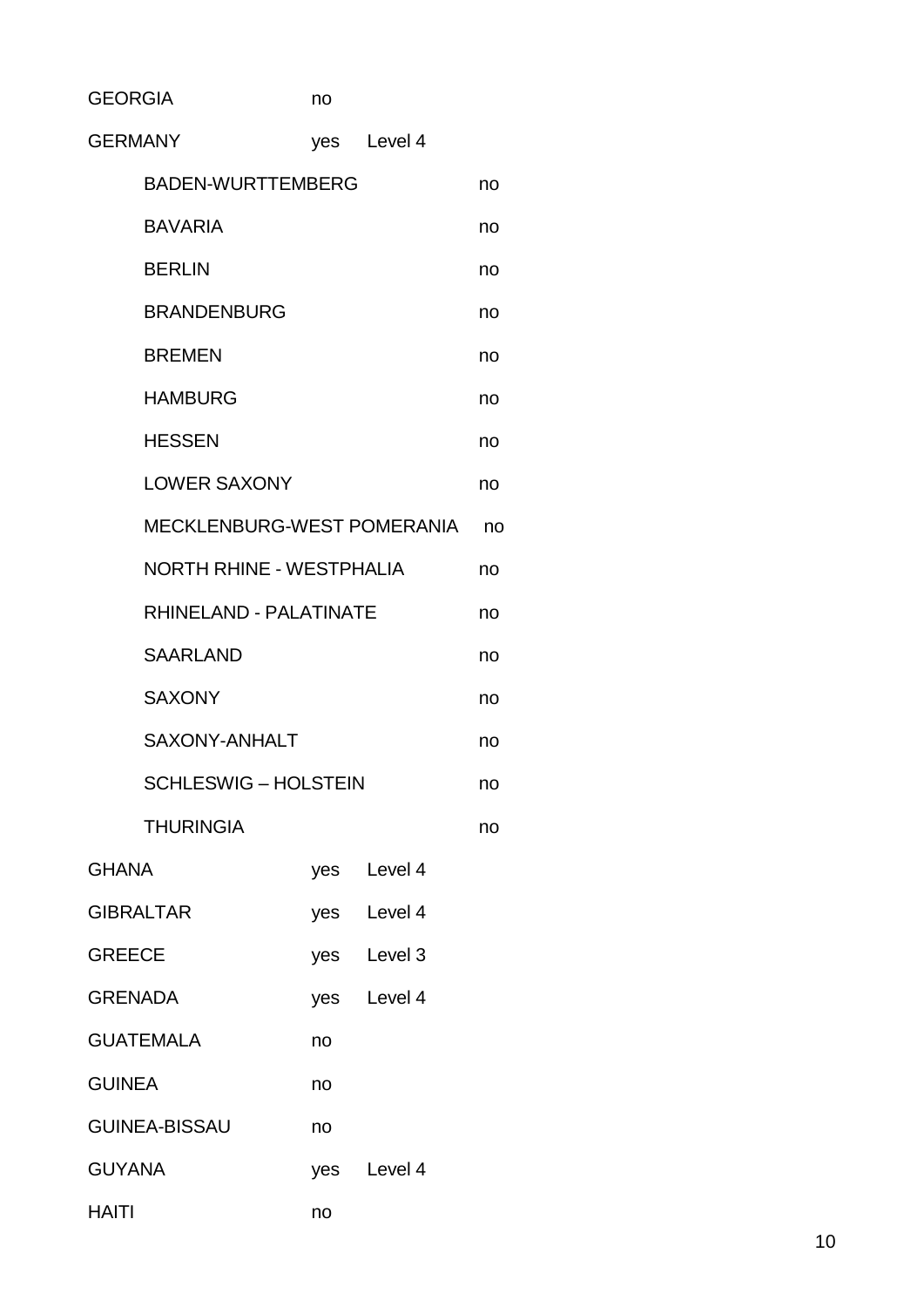| <b>HONDURAS</b>                  | no  |                            |    |
|----------------------------------|-----|----------------------------|----|
| <b>HONG KONG</b>                 |     | yes Level 4                |    |
| <b>HUNGARY</b><br><b>ICELAND</b> |     | yes Level 2<br>yes Level 2 |    |
| <b>INDIA</b>                     |     | yes Level 2                |    |
| STATES AND TERRITORIES           |     |                            | no |
| <b>INDONESIA</b>                 | no  |                            |    |
| <b>IRAN</b>                      | no  |                            |    |
| <b>IRAQ</b>                      | no  |                            |    |
| <b>IRELAND</b>                   |     | yes Level 3                |    |
| <b>ISRAEL</b>                    |     | yes Level 2                |    |
| <b>ITALY</b>                     |     | yes Level 3                |    |
| <b>JAMAICA</b>                   |     | yes Level 4                |    |
| <b>JAPAN</b>                     |     | yes Level 1                |    |
| <b>JORDAN</b>                    | no  |                            |    |
| <b>KAZAKHSTAN</b>                |     | yes Level 1                |    |
| <b>KENYA</b>                     |     | yes Level 4                |    |
| <b>KIRIBATI</b>                  |     | yes Level 4                |    |
| <b>KOREA, REPUBLIC</b>           | no  |                            |    |
| <b>KOREA, NORTH</b>              | no  |                            |    |
| <b>KUWAIT</b>                    | no  |                            |    |
| <b>KYRGYZSTAN</b>                | no  |                            |    |
| <b>LAOS</b>                      | no  |                            |    |
| LATVIA                           |     | yes Level 2                |    |
| <b>LEBANON</b>                   | no  |                            |    |
| <b>LESOTHO</b>                   |     | yes Level 4                |    |
| <b>LIBERIA</b>                   | yes | Level <sub>2</sub>         |    |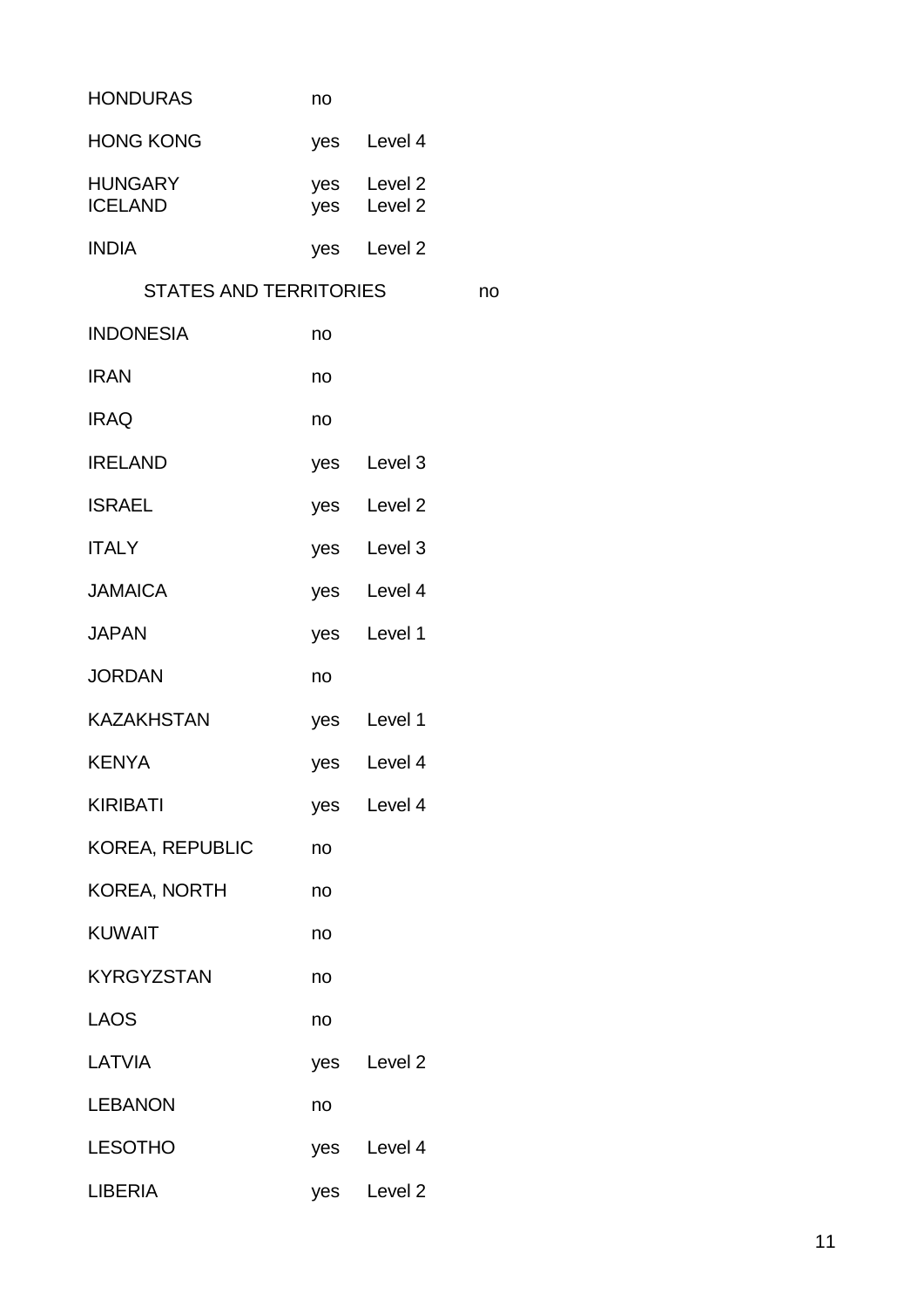| <b>LIBYA</b>         | no  |                    |     |         |
|----------------------|-----|--------------------|-----|---------|
| <b>LIECHTENSTEIN</b> | yes | Level 3            |     |         |
| LITHUANIA yes        |     | Level <sub>2</sub> |     |         |
| <b>LUXEMBOURG</b>    |     | yes Level 3        |     |         |
| <b>MACEDONIA</b>     | no  |                    |     |         |
| <b>MADAGASCAR</b>    | no  |                    |     |         |
| <b>MALAWI</b>        |     | yes Level 4        |     |         |
| <b>MALAYSIA</b>      |     | yes Level 4        |     |         |
| PENINSULAR MALAYSIA  |     |                    | yes | Level 3 |
| <b>SABAH</b>         |     |                    | yes | Level 3 |
| <b>SARAWAK</b>       |     |                    | yes | Level 3 |
| <b>MALDIVES</b>      | no  |                    |     |         |
| <b>MALI</b>          | no  |                    |     |         |
| <b>MALTA</b>         |     | yes Level 3        |     |         |
| <b>MAURITANIA</b>    | no  |                    |     |         |
| <b>MAURITIUS</b>     |     | yes Level 4        |     |         |
| <b>MEXICO</b>        |     | yes Level 2        |     |         |
| <b>MOLDOVA</b>       | no  |                    |     |         |
| <b>MONACO</b>        | yes | Level 3            |     |         |
| <b>MONGOLIA</b>      | no  |                    |     |         |
| <b>MONTENEGRO</b>    | no  |                    |     |         |
| <b>MONTSERRAT</b>    | yes | Level 4            |     |         |
| <b>MOROCCO</b>       | no  |                    |     |         |
| <b>MOZAMBIQUE</b>    | no  |                    |     |         |
| <b>MYANMAR</b>       | no  |                    |     |         |
| <b>NAMIBIA</b>       | yes | Level <sub>2</sub> |     |         |
| <b>NAURU</b>         | yes | Level 4            |     |         |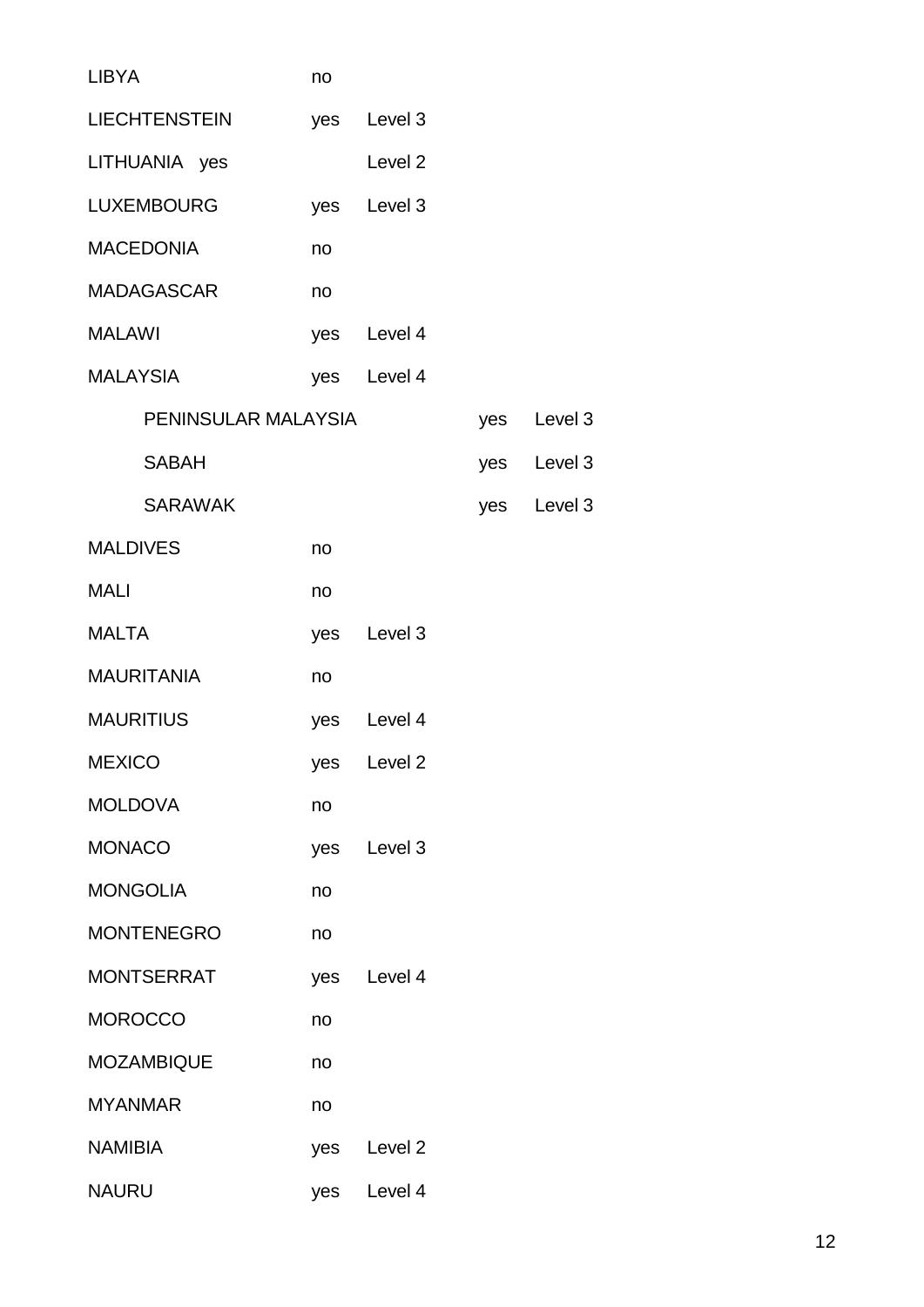| <b>NEPAL</b>                  | no  |             |     |             |
|-------------------------------|-----|-------------|-----|-------------|
| <b>NETHERLANDS</b>            |     | yes Level 3 |     |             |
| ARUBA                         | no  |             |     |             |
| <b>NETHERLANDS ANTILLES</b>   |     |             | no  |             |
| NEW ZEALAND                   |     | yes Level 4 |     |             |
| <b>COOK ISLANDS</b>           |     |             | yes | Level 2     |
| <b>NIUE</b>                   |     |             |     | yes Level 2 |
| <b>NICARAGUA</b>              | no  |             |     |             |
| <b>NIGER</b>                  | no  |             |     |             |
| NIGERIA (federal) yes Level 4 |     |             |     |             |
| <b>STATES GENERALLY</b>       |     |             | yes | Level 3     |
| <b>NORWAY</b>                 |     | yes Level 3 |     |             |
| <b>DEPENDENCIES</b>           |     |             | no  |             |
| <b>OMAN</b>                   | no  |             |     |             |
| <b>PAKISTAN</b>               | no  |             |     |             |
| <b>PALAU</b>                  | no  |             |     |             |
| <b>PANAMA</b>                 | no  |             |     |             |
| PAPUA NEW GUINEA              | yes | Level 3     |     |             |
| <b>PARAGUAY</b>               | yes | Level 1     |     |             |
| <b>PERU</b>                   | yes | Level 2     |     |             |
| <b>PHILIPPINES</b>            | yes | Level 2     |     |             |
| <b>PITCAIRN</b>               | yes | Level 3     |     |             |
| <b>POLAND</b>                 | yes | Level 2     |     |             |
| <b>PORTUGAL</b>               | yes | Level 3     |     |             |
| QATAR                         | no  |             |     |             |
| <b>ROMANIA</b>                | yes | Level 2     |     |             |
| <b>RUSSIA</b>                 | yes | Level 1     |     |             |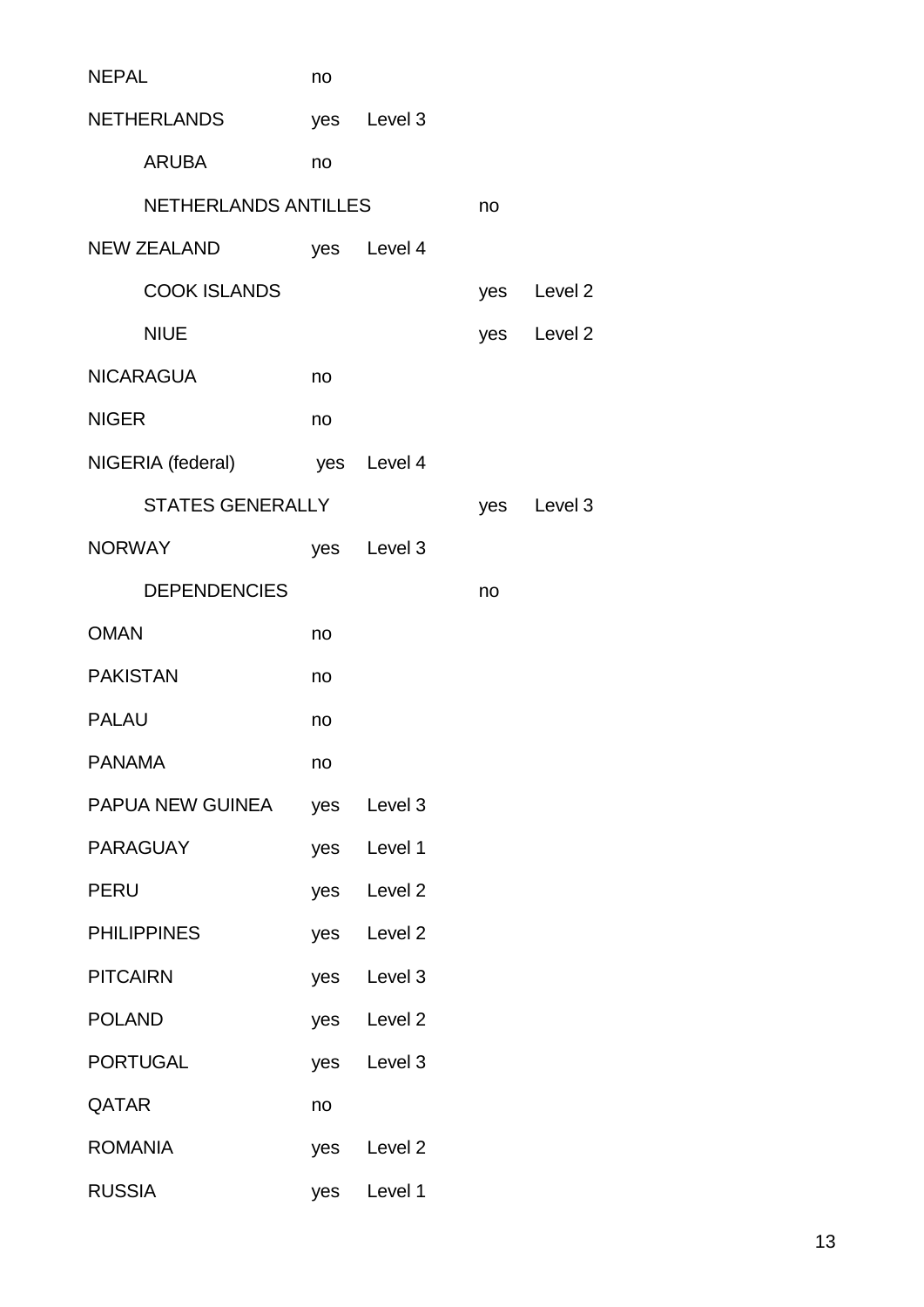| <b>RWANDA</b>                              |                                           | no |             |     |         |
|--------------------------------------------|-------------------------------------------|----|-------------|-----|---------|
| ST CHRISTOPHER (KITTS) - NEVIS yes Level 4 |                                           |    |             |     |         |
|                                            | ST HELENA <b>STRA</b>                     |    | yes Level 4 |     |         |
|                                            | <b>ST LUCIA</b>                           |    | yes Level 4 |     |         |
|                                            | ST VINCENT AND THE GRENADINES yes Level 4 |    |             |     |         |
| <b>SAMOA</b>                               |                                           |    |             |     |         |
|                                            | SAN MARINO                                |    | yes Level 3 |     |         |
|                                            | <b>SAO TOME</b>                           | no |             |     |         |
|                                            | SAUDI ARABIA                              | no |             |     |         |
| <b>SENEGAL</b>                             |                                           | no |             |     |         |
| <b>SERBIA</b>                              |                                           | no |             |     |         |
|                                            | SEYCHELLES                                |    | yes Level 4 |     |         |
|                                            | SIERRA LEONE                              |    | yes Level 4 |     |         |
|                                            | <b>SINGAPORE</b>                          |    | yes Level 4 |     |         |
|                                            | SLOVAKIA                                  |    | yes Level 2 |     |         |
|                                            | SLOVENIA                                  |    | yes Level 2 |     |         |
|                                            | SOLOMON ISLANDS                           |    | yes Level 4 |     |         |
| <b>SOMALIA</b>                             |                                           | no |             |     |         |
|                                            | <b>SOUTH AFRICA</b>                       |    | yes Level 4 |     |         |
|                                            | <b>CAPE</b>                               |    |             | yes | Level 3 |
|                                            | <b>EASTERN CAPE</b>                       |    |             | yes | Level 3 |
|                                            | <b>FREE STATE</b>                         |    |             | yes | Level 3 |
|                                            | <b>GAUTENG</b>                            |    |             | yes | Level 3 |
|                                            | KWAZULU-NATAL                             |    |             | yes | Level 3 |
|                                            | <b>MPUMALANGA</b>                         |    |             | yes | Level 3 |
|                                            | <b>NORTHERN CAPE</b>                      |    |             | yes | Level 3 |
|                                            | <b>NORTHERN PROVINCE</b>                  |    |             | yes | level 3 |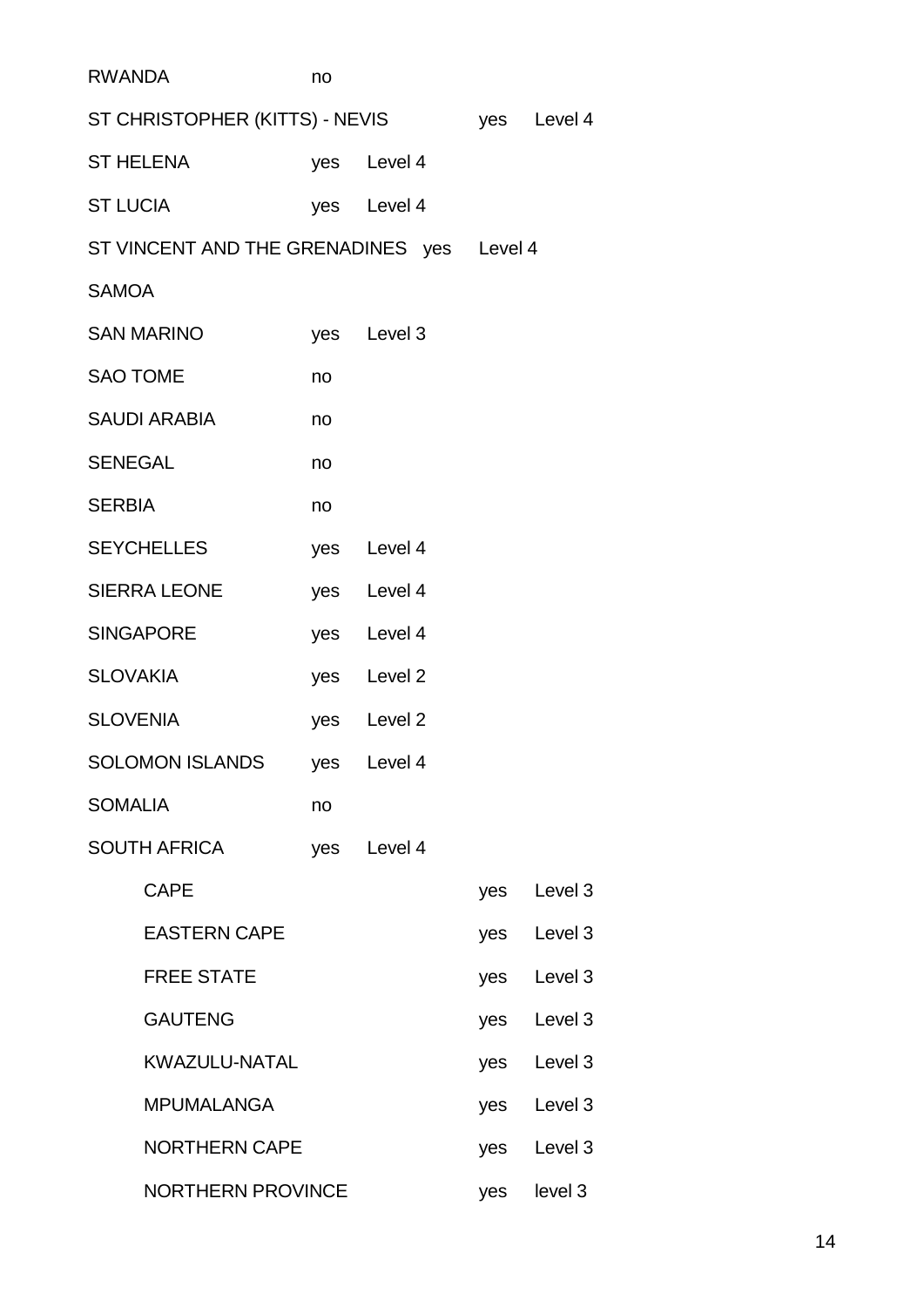| NORTH-WEST                               |     |             | yes | Level 3     |     |         |
|------------------------------------------|-----|-------------|-----|-------------|-----|---------|
| <b>TRANSVAAL</b>                         |     |             |     | yes Level 3 |     |         |
| <b>WESTERN CAPE</b>                      |     |             | yes | Level 3     |     |         |
| SOUTH GEORGIA AND SOUTH SANDWICH ISLANDS |     |             |     |             | yes | Level 4 |
| <b>SPAIN</b>                             | yes | Level 3     |     |             |     |         |
| <b>SRI LANKA</b>                         | yes | Level 4     |     |             |     |         |
| <b>SUDAN</b>                             | no  |             |     |             |     |         |
| <b>SURINAME</b>                          | no  |             |     |             |     |         |
| <b>SWAZILAND</b>                         | yes | Level 4     |     |             |     |         |
| <b>SWEDEN</b>                            | yes | Level 3     |     |             |     |         |
| <b>SWITZERLAND</b>                       | yes | Level 3     |     |             |     |         |
| <b>SYRIA</b>                             | no  |             |     |             |     |         |
| <b>TAJIKISTAN</b>                        | no  |             |     |             |     |         |
| <b>TANZANIA</b>                          | yes | Level 4     |     |             |     |         |
| <b>THAILAND</b>                          | no  |             |     |             |     |         |
| <b>TOGO</b>                              | no  |             |     |             |     |         |
| <b>TONGA</b>                             | yes | Level 4     |     |             |     |         |
| TRINIDAD AND TOBAGO yes Level 4          |     |             |     |             |     |         |
| <b>TUNISIA</b>                           | no  |             |     |             |     |         |
| <b>TURKEY</b>                            | yes | Level 2     |     |             |     |         |
| TURKS AND CAICOS ISLANDS yes Level 4     |     |             |     |             |     |         |
| <b>TURKMENISTAN</b>                      | no  |             |     |             |     |         |
| <b>TUVALU</b>                            | yes | Level 4     |     |             |     |         |
| <b>UGANDA</b>                            |     | yes Level 4 |     |             |     |         |
| <b>UKRAINE</b>                           | yes | Level 1     |     |             |     |         |
| UNITED ARAB EMIRATES yes Level 1         |     |             |     |             |     |         |
| UNITED KINGDOM                           | yes | Level 4     |     |             |     |         |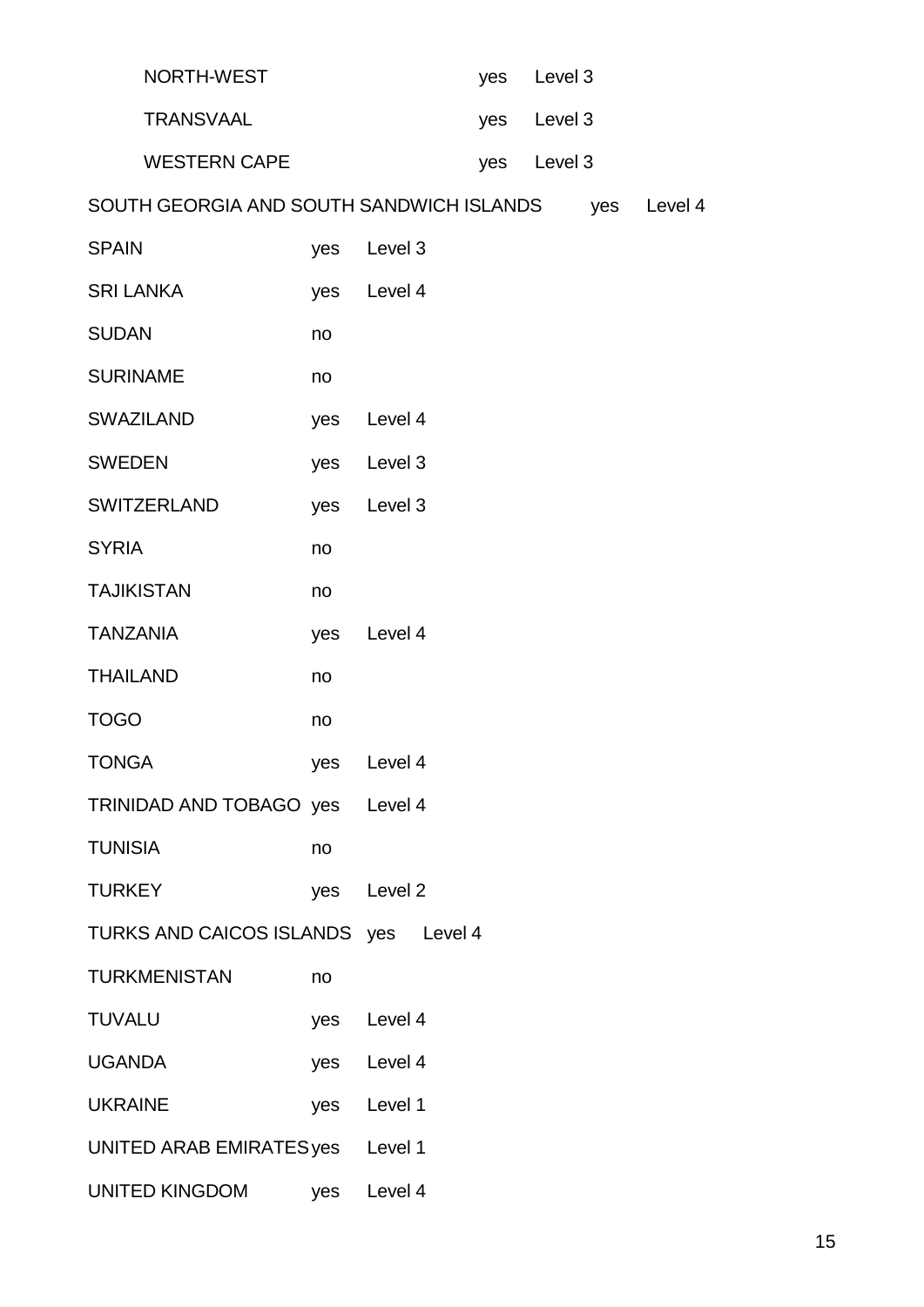| <b>ENGLAND AND WALES</b>           | yes | Level 4     |     |                            |
|------------------------------------|-----|-------------|-----|----------------------------|
| <b>SCOTLAND</b>                    | yes | Level 4     |     |                            |
| <b>NORTHERN IRELAND</b>            |     | yes Level 4 |     |                            |
| <b>ISLE OF MAN</b>                 |     | yes Level 4 |     |                            |
| <b>CHANNEL ISLANDS</b>             | yes | Level 4     |     |                            |
| <b>JERSEY</b>                      |     |             | yes | Level 4                    |
| <b>GUERNSEY</b>                    |     |             | yes | Level 4                    |
| <b>SARK</b>                        |     |             | yes | Level 4                    |
| UNITED STATES OF AMERICA (federal) | yes | Level 3     |     |                            |
| <b>STATES GENERALLY</b>            |     | yes Level 2 |     |                            |
| <b>ALABAMA</b>                     |     |             |     |                            |
| <b>ALASKA</b>                      |     |             |     |                            |
| <b>ARIZONA</b>                     |     |             |     |                            |
| <b>ARKANSAS</b>                    |     |             |     |                            |
| <b>CALIFORNIA</b>                  | yes | Level 3     |     |                            |
| <b>COLORADO</b>                    |     |             |     |                            |
| <b>CONNECTICUT</b>                 |     |             |     |                            |
| <b>DELAWARE</b>                    | Yes |             |     | Level 3 in corporation law |
| <b>DISTRICT OF COLUMBIA</b>        |     |             |     |                            |
| <b>FLORIDA</b>                     |     |             |     |                            |
| <b>GEORGIA</b>                     |     |             |     |                            |
| <b>HAWAII</b>                      |     |             |     |                            |
| <b>IDAHO</b>                       |     |             |     |                            |
| <b>ILLINOIS</b>                    |     |             |     |                            |
| <b>INDIANA</b>                     |     |             |     |                            |
| <b>IOWA</b>                        |     |             |     |                            |
| <b>KANSAS</b>                      |     |             |     |                            |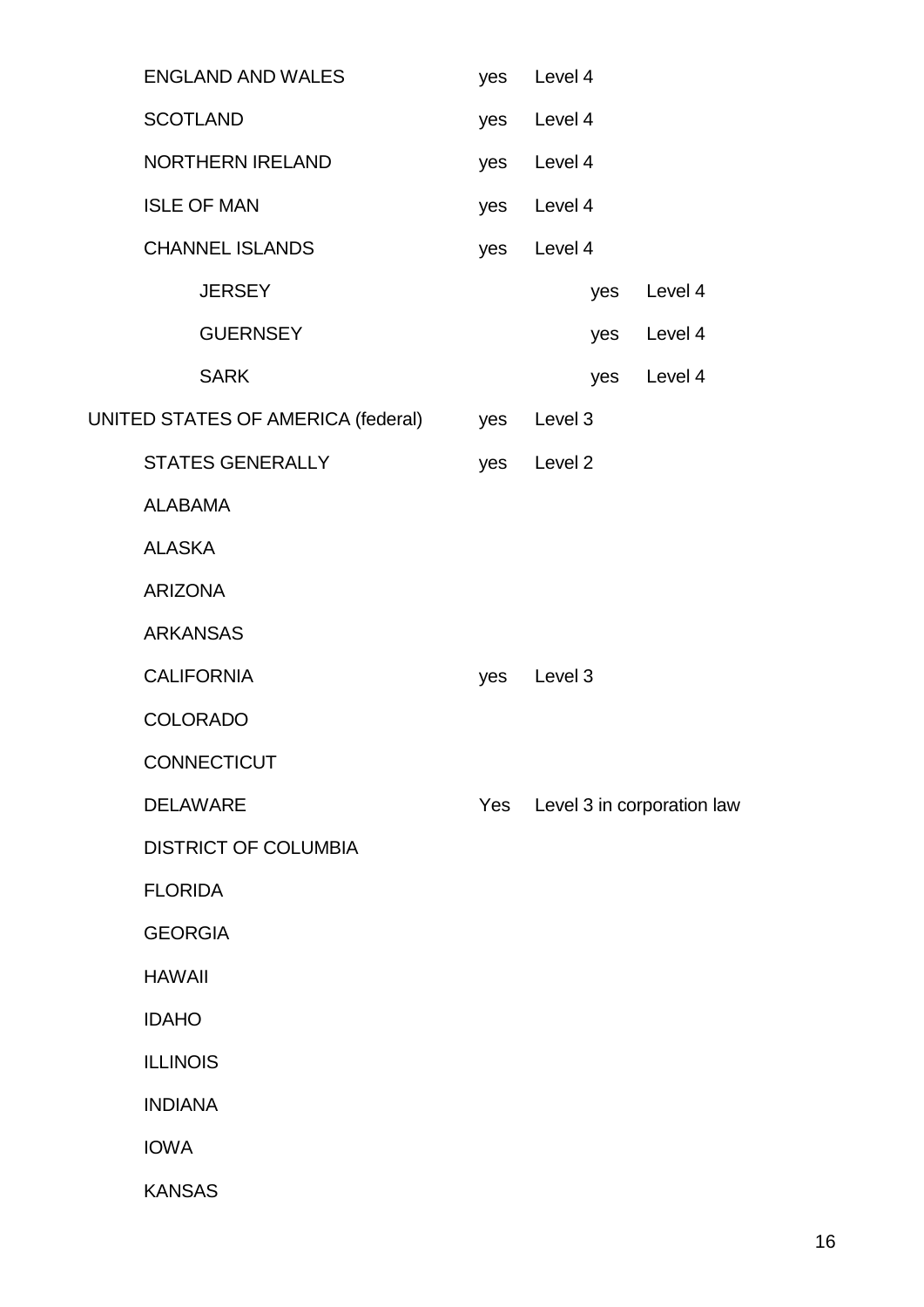**KENTUCKY** LOUISIANA yes Level 3 MAINE MARYLAND **MASSACHUSETTS** MICHIGAN MINNESOTA MISSISSIPPI MISSOURI MONTANA **NEBRASKA** NEVADA NEW HAMPSHIRE NEW JERSEY NEW MEXICO NEW YORK NEW YORK NEW YORK NORTH CAROLINA NORTH DAKOTA OHIO OKLAHOMA

OREGON

PENNSYLVANIA yes Level 3

RHODE ISLAND

SOUTH CAROLINA

SOUTH DAKOTA

**TENNESSEE** 

TEXAS yes Level 3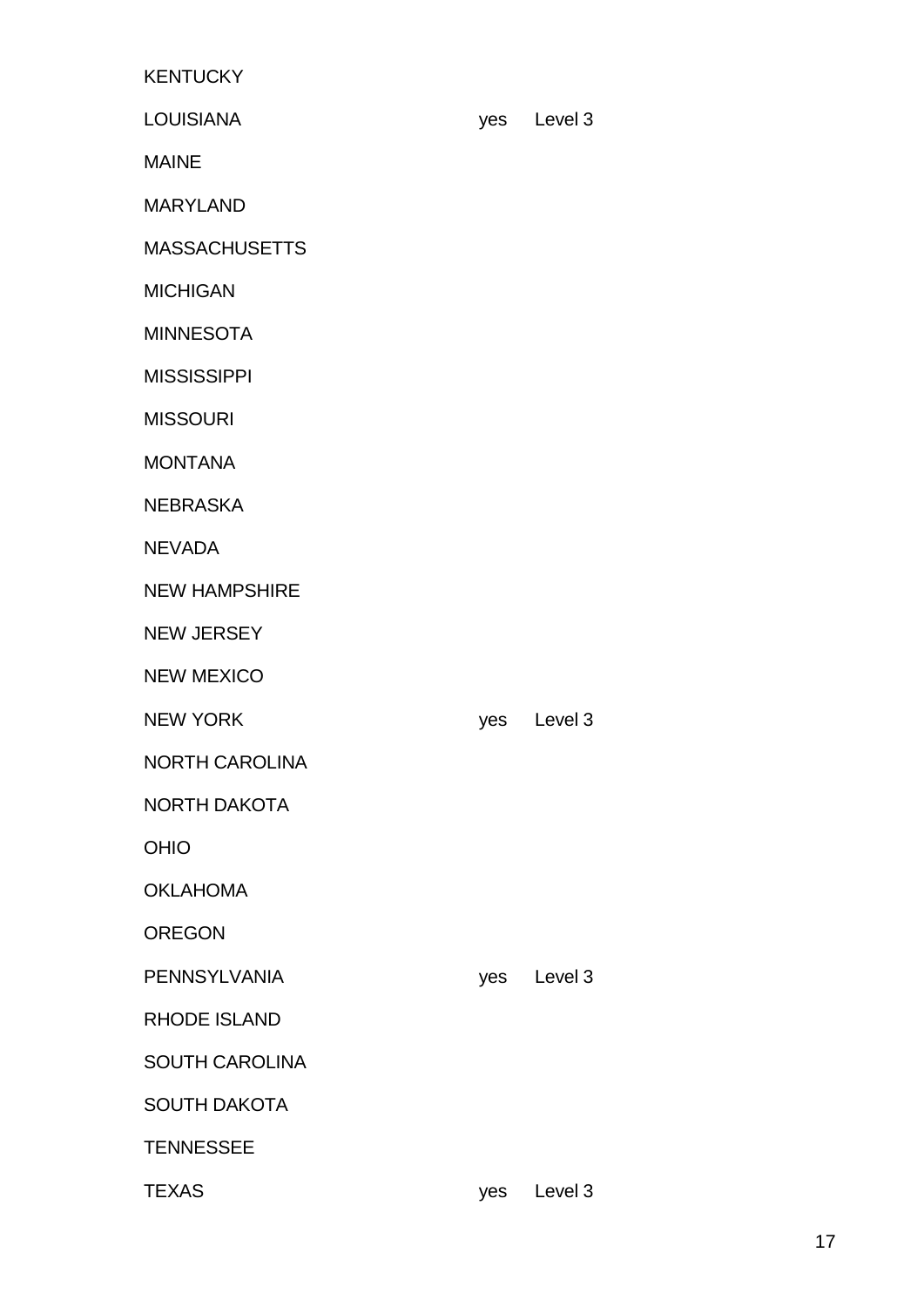| <b>UTAH</b>                            |     |             |     |         |
|----------------------------------------|-----|-------------|-----|---------|
| <b>VERMONT</b>                         |     |             |     |         |
| <b>VIRGINIA</b>                        |     |             |     |         |
| <b>WASHINGTON</b>                      |     |             |     |         |
| <b>WEST VIRGINIA</b>                   |     |             |     |         |
| <b>WISCONSIN</b>                       |     |             |     |         |
| <b>WYOMING</b>                         |     |             |     |         |
| <b>GUAM</b>                            |     |             | no  |         |
| <b>PALAU REPUBLIC</b>                  |     |             | no  |         |
| <b>SAMOA</b>                           |     |             | no  |         |
| <b>PACIFIC TERRITORIES</b>             |     |             | no  |         |
| <b>PUERTO RICO</b>                     |     |             | yes | Level 2 |
| <b>VIRGIN ISLANDS</b>                  |     |             | no  |         |
| <b>URUGUAY</b>                         | yes | Level 1     |     |         |
| <b>UZBEKISTAN</b>                      | no  |             |     |         |
| <b>VANUATU</b>                         | yes | Level 4     |     |         |
| <b>VATICAN CITY</b>                    | no  |             |     |         |
| <b>VENEZUELA</b>                       |     | yes Level 1 |     |         |
| <b>VIETNAM</b>                         | no  |             |     |         |
| VIRGIN ISLANDS (BRITISH) yes Level 4   |     |             |     |         |
| <b>WESTERN SAMOA</b>                   | yes | Level 4     |     |         |
| YEMEN, ARAB REPUBLIC OF                |     | no          |     |         |
| YEMEN, PEOPLE'S DEMOCRATIC REPUBLIC OF |     |             |     | no      |
| YUGOSLAVIA (EX)                        | no  |             |     |         |
| <b>KOSOVA</b>                          |     |             | no  |         |
| <b>VOJVODINA</b>                       |     |             | no  |         |
| <b>ZAIRE</b>                           | no  |             |     |         |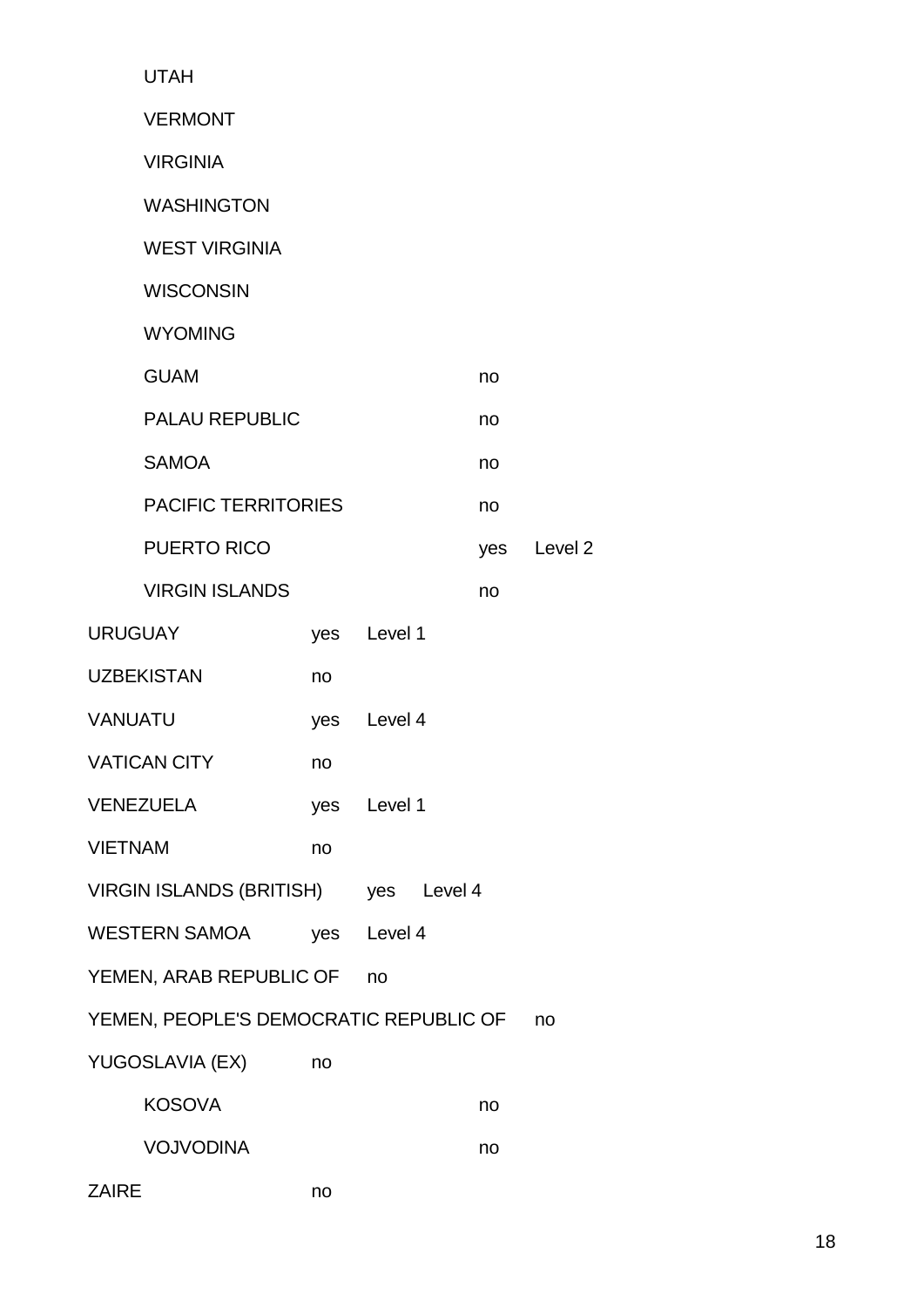| <b>ZAMBIA</b>   | yes Level 4 |
|-----------------|-------------|
| <b>ZIMBABWE</b> | yes Level 4 |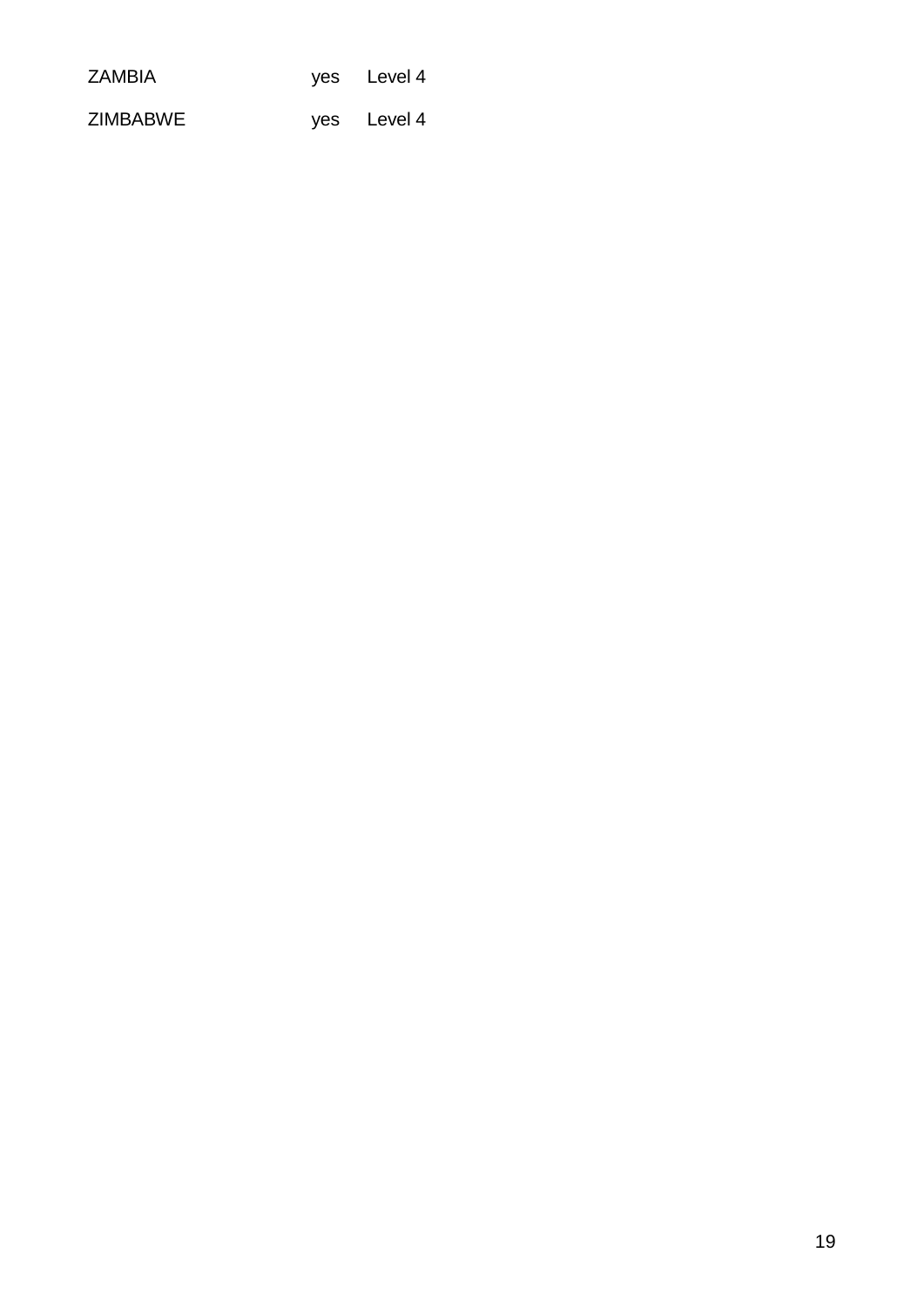# **Appendix III: Collaborative partnerships**

### **London subject specialisation scheme in law**

Although this scheme, dating back to the late 1970's, is no longer formally in operation, it has affected the development of law collections throughout the University of London. All libraries collected material required to meet the immediate teaching and research needs of their own readers but recognised the strengths and specialisms of neighbouring libraries and did not attempt to duplicate holdings unnecessarily. Examples of such specialist collections include:

| Eastern European law, particularly Russia<br>European Union<br>Non-Commonwealth Africa & Asia | UCL<br>BLPES, QM<br><b>SOAS</b> |
|-----------------------------------------------------------------------------------------------|---------------------------------|
| Criminal justice                                                                              | <b>KCL</b>                      |
| Criminology                                                                                   | <b>BLPES</b>                    |
| Customary law                                                                                 | <b>SOAS</b>                     |
| International organisations/ official publications                                            | <b>BLPES</b>                    |
| Intellectual property                                                                         | <b>QM</b>                       |
| Law and ethics                                                                                | <b>KCL</b>                      |
| Legal history                                                                                 | ICLASS, IHR, UCL, Warburg       |
| Religious legal systems                                                                       | <b>SOAS, UCL</b>                |
| UK Parliamentary papers, bills,                                                               |                                 |
| Hansard, Standing Committee debates                                                           | <b>SHL</b>                      |
| US official publications                                                                      | <b>BLPES</b>                    |
|                                                                                               |                                 |

#### **SCOLMA – Standing Conference on Library materials on Africa**

This is a national acquisitions specialisation scheme first established in 1966/67 under which member libraries, mainly university libraries, have assumed responsibility for collecting material concerning a particular country or countries or subject. The Institute library has responsibility under the scheme for law in Anglophone Africa, particularly South Africa.

#### **ACLAIIR – Advisory Council on Latin American and Iberian Information Sources**

This is a similar national specialisation scheme for Latin American materials. The Institute Library had responsibility under its predecessor ACOLAM for law in Argentina, Brazil and Peru.

# **FCO**

The FCO deposited a large collection of Commonwealth legislation with the Institute Library under a trust deed in 1992. It contained much historic material and also current legislation for many countries. The FCO continues to assist the library in keeping the collection up to date using its contacts with governments throughout the Commonwealth. A JISC grant was awarded in recognition of the importance of the collection to enable the library to catalogue and integrate the material with its existing Commonwealth collections.

# **British Library**

The Institute library has been co-operating with the British Library for a number of years in the collaborative acquisitions of foreign legal materials. This has led to a concordat being signed providing a framework for the two libraries to continue to their work together. Initially the 2 libraries have concentrated on European official gazettes and have mapped their respective holdings in some detail and made the information available on the [FLARE](http://ials.sas.ac.uk/flare/flare.htm) website enabling researchers easily to identify holdings and locations. Ultimately the intention is to create a national collection of foreign official gazettes by amalgamating incomplete holdings. The two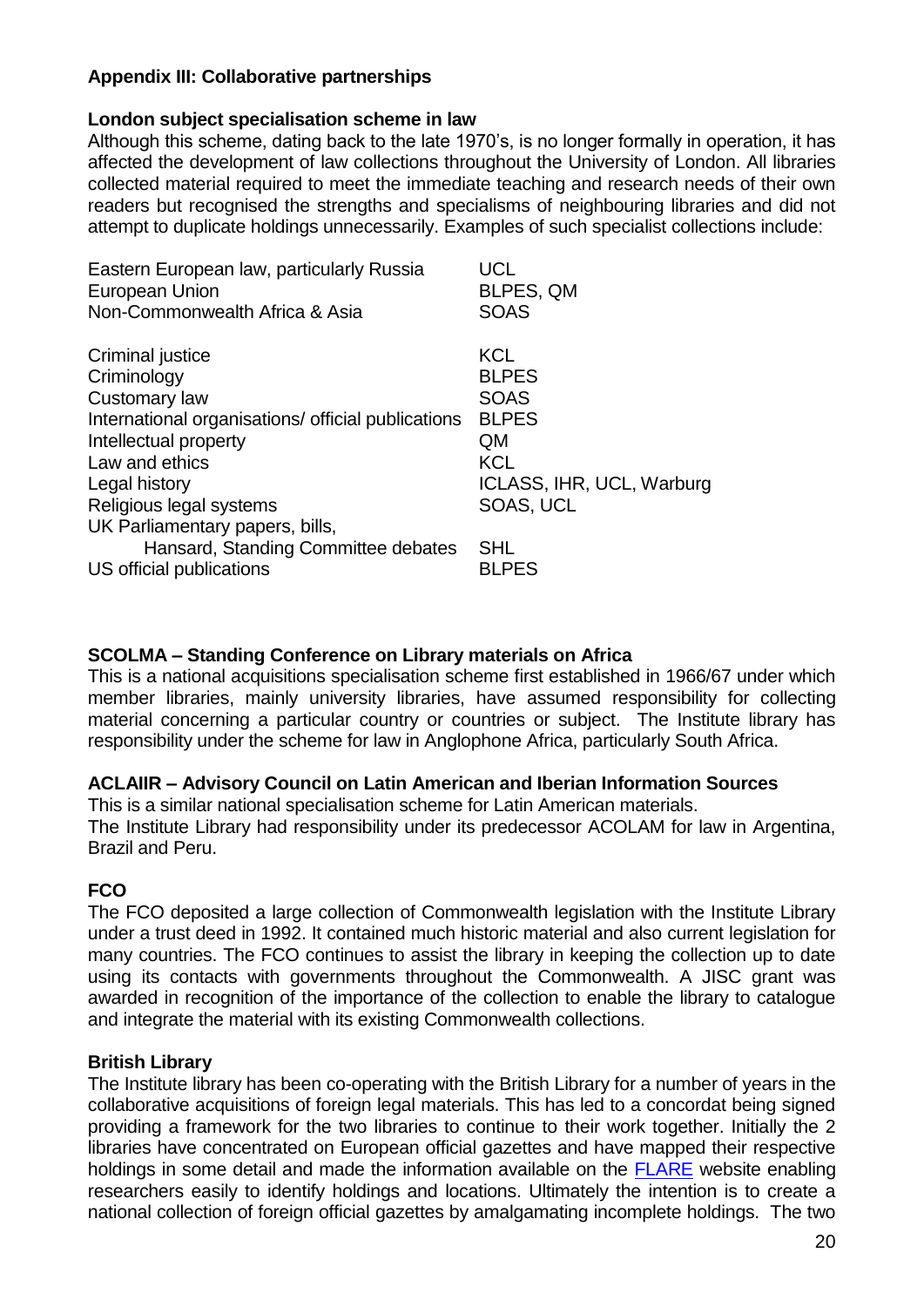libraries are also co-operating in the acquisitions of legal journals, initially by comparing holdings and again, with the intention of providing access to journal articles for their respective readers.

### **FLAG – Foreign law research guide**

With RSLP funding the library along with four library partners, developed and continues to update a [web database](http://ials.sas.ac.uk/flag.htm) providing a gateway to foreign, international and comparative law collections in print within over 60 academic, national and specialist law libraries in the UK. The aim is to improve access to the material and to assist in the creation of a national collection development policy.

#### **FLARE – Foreign law research**

The relationship with the British Library and the development of the FLAG database have led to continued co-operation among the libraries concerned (IALS, The British Library, the Bodleian Law Library, the Squire Law Library and the School of Oriental and African Studies) and to the formation of [FLARE.](http://ials.sas.ac.uk/flare/flare.htm) The aim of FLARE is to continue the aims of the earlier projects to develop collaborative collection policies, improve access to foreign, comparative and international law and to increase the expertise of library staff by providing information and training courses in the collection, management and exploitation of these materials. The website includes the union list of European official gazettes, course materials and documents produced by both FLAG and FLARE in furthering their aims.

#### **Intute– Social science information gateway**

The library is collaborating with the University of Bristol to create the law section of [Intute.](http://www.intute.ac.uk/socialsciences/law/) It is identifying, describing and evaluating free legal resources on the web. Such resources include primary and secondary materials, professional organisations, regulatory bodies, current legal news and teaching resources. In this way, it aims to provide access to quality web research resources for the legal community.

### **BAILII and WORLDLII – British & Irish Legal Information Institute and World Legal Information Institute**

The library is playing a major part in the development of both these web sites. It is hosting BAILII, providing free access to full text British and Irish primary materials and it is providing the British content for WORLDLII. WORLDLII provides a single search facility for databases created by 7 Legal Information Institutes around the world, including BAILII, as well as various of its own databases which include international court and tribunal decisions and links to a large number of law-related web-sites around the world.

#### **LLMC-digital**

The Institute Library is a charter member of LLMC Digital, which is a non-profit consortium of mainly US & Canadian legal research libraries dedicated to providing access to a wide range of legal and law-related materials. The Institute's Librarian and Associate Director has served on the Board of Directors and is currently on the Advisory Council and the Library is assisting in the digitising of historic Commonwealth legal material by making rare material available for scanning.

#### **NELLCO**

The Institute Library is one of the first international affiliates of the North Eastern Law Library Consortium and benefits from the close contact with the major US legal research libraries which this provides. In particular the NELLCO programme of international law library fellows is valuable in assisting experienced librarians to visit other libraries to observe and exchange experience.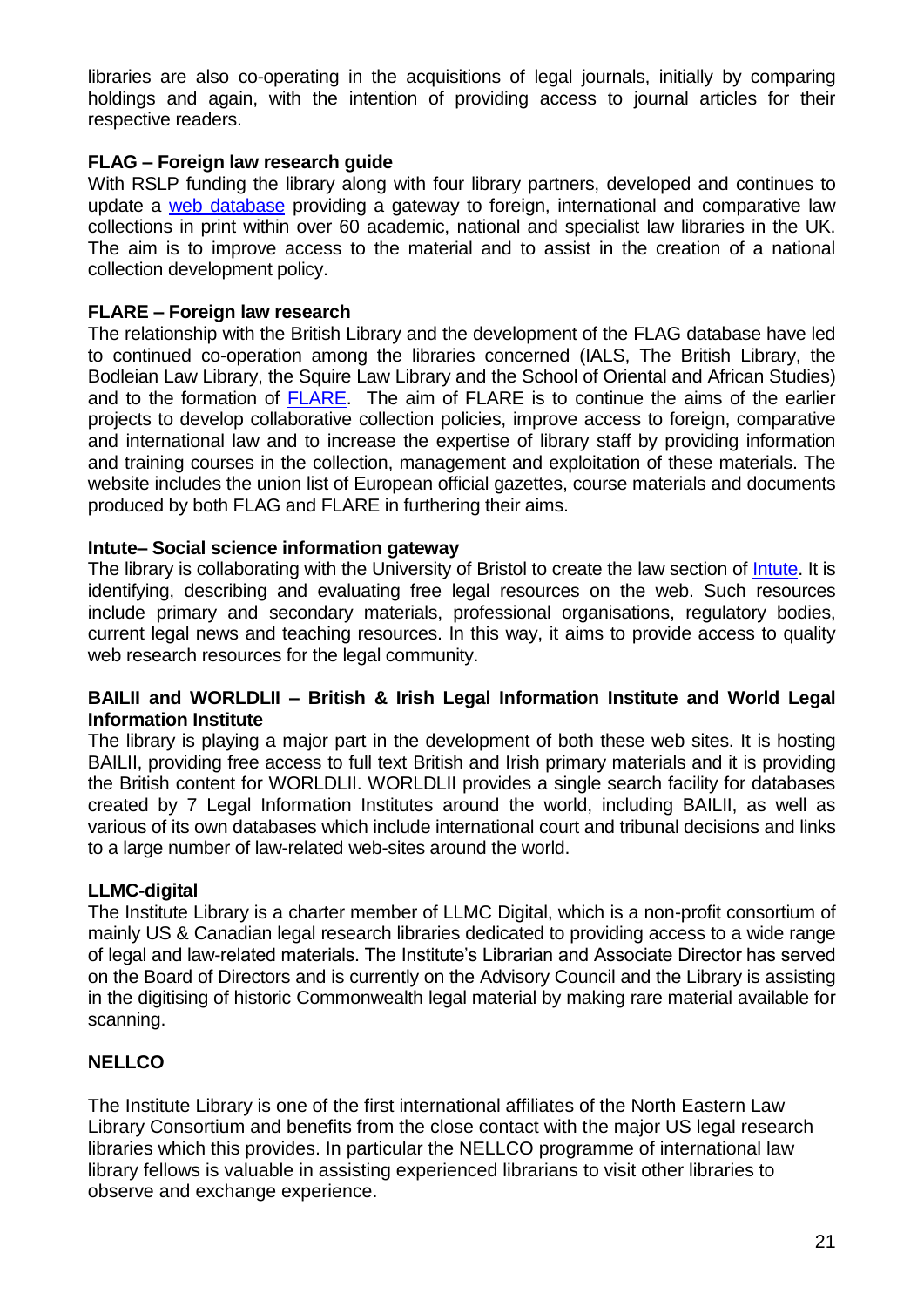# **Appendix IV: Official publications**

The library only collects official publications that are of particular legal significance. These include major series of reports or individual reports where they have a direct bearing on the operation of the legal system. In particular reports, including annual reports, of law reform bodies or agencies of a governmental or quasi-governmental nature are collected for all jurisdictions collected above level one. Government gazettes are only collected in order to obtain the legislation that they contain. Where legislation is published as supplements to the gazette, e.g. for many Commonwealth jurisdictions, only the legislation is retained. Complete gazettes are retained only for European jurisdictions and for South Africa. The British Library has a good collection of complete gazettes.

Titles that may be of interest to legal scholars but are not central to their research are readily available in other University of London libraries where they are more appropriate to a multi-disciplinary collection. Within the University of London there are several major collections of official publications including Senate House Library and the BLPES. The Senate House Library has a comprehensive collection of British Parliamentary proceedings including Hansard and Standing Committee debates, a complete set of Parliamentary (including bills) and non-Parliamentary papers, a good European Union collection and a large number of statistical titles.

The British Library of Political and Economic Science collects UK official publications and also holds major collections, including statistics, for the United Nations, the federal US government, the European Union and a number of other intergovernmental organisations. The Library of the Institute of Commonwealth Studies holds major collections of official material for the jurisdictions that it covers and publications of the Commonwealth Secretariat and other inter-governmental bodies with a Commonwealth focus.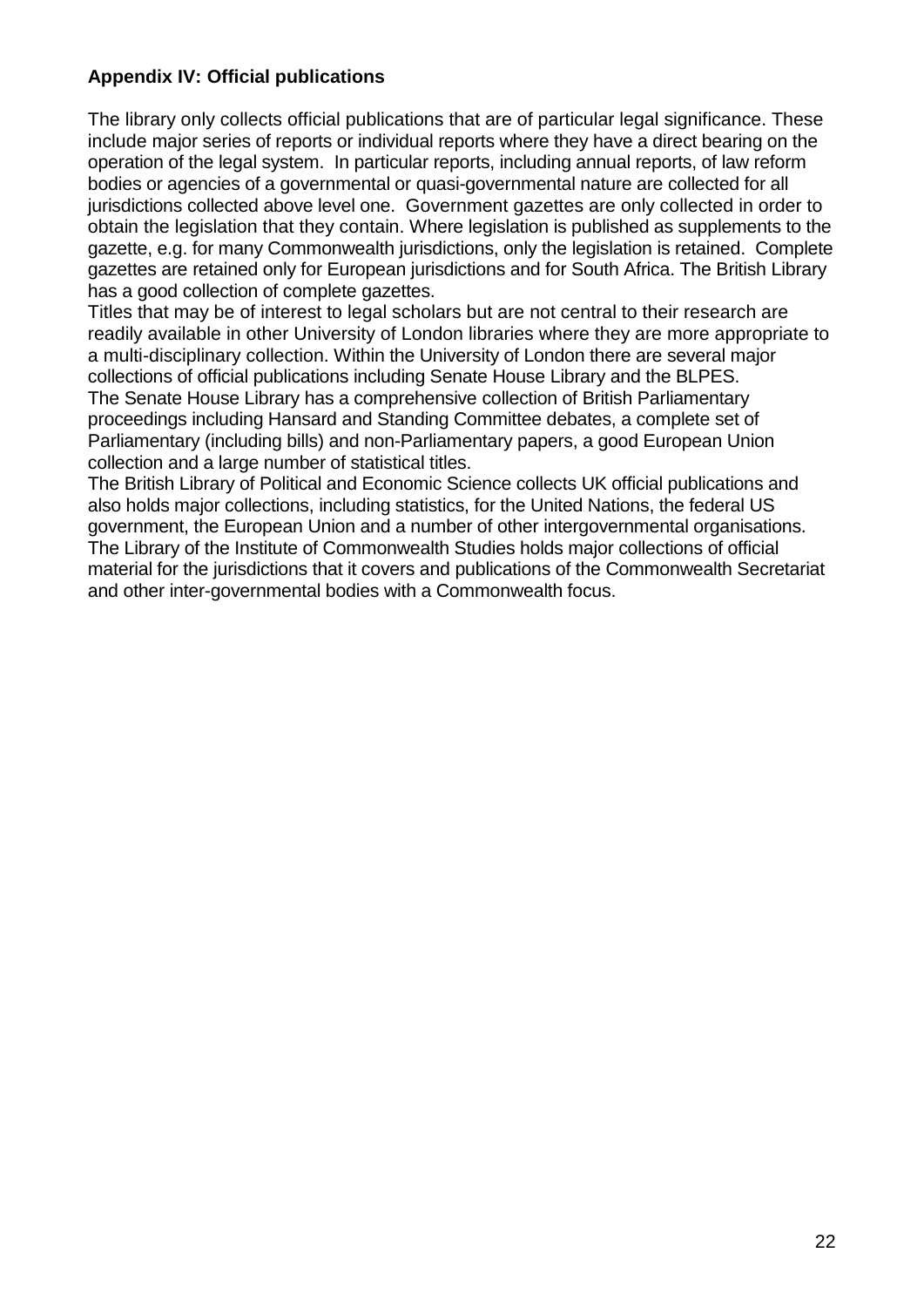# **Appendix V: Electronic resources**

Selection decisions with regard to electronic resources are made according to the same criteria as for print with regard to quality and content but technical considerations must also be taken into account and so a wider group of librarians is involved in making purchasing decisions for this type of material. The Electronic Resources group includes senior librarians responsible for Information Systems, the Library System, Reference and On-line Services and Cataloguing in addition to the Information Resources Librarian. IALS aims to be the lead library for the provision of legal electronic resources within the University of London Research Library Services (ULRLS).

In addition to the normal selection criteria for print resources, electronic formats are additionally assessed for:

**Currency** 

The ease with which they are updated

The possibility of making the resource available to authorised users onsite (including all of ULRLS where appropriate) and remotely via WAM to appropriate academic users. WAM is the Web Access Management proxy server facility of our Innovative Millennium Library system which allows us to provide authenticated access to resources based on the current library card barcode of registered academic users

The ease of searching and printing

The potential for saving space

Access to the material in the long term.

The library will normally purchase material it intends to retain permanently in print or microform because of the unreliability of archiving mechanisms for electronic media. In some cases electronic resources may duplicate material held in print because they provide better search capabilities or because the subscription is structured in such a way as to make this desirable. In some cases, such as looseleaf formats, there is such a heavy investment in staff time keeping the print title current and no provision for keeping old content, that an electronic format might be preferred.

The following checklist is used when considering selecting electronic resources: **Online**

- 1. Prefer online resources over CD ROM.
- 2. The URL should be stable, particularly if the Internet resource is free.
- 3. Prefer access by ip address to password.
- 4. Where possible, make the resource available through WAM and enable remote access to registered academic researchers.
- 5. Free internet resources, including important web sites and online journals, are selected and made available from the opac where they meet normal selection criteria

#### **CD ROM**

- 6. Consider if it should be networked through the Library, the whole of the Institute of Advanced Legal Studies or ULRLS or only be made available as a standalone on a nominated machine
- 7. Ensure that the software is compatible with the Library's system.
- 8. Consider if updates are easy to install i.e. does the software need to be reinstalled with each update.

#### **General**

9. If the resource is already available in the library in print, consider if an electronic version is required and at what cost. Should it be an additional copy or replace the print version. Consider the possible impact of the restrictions of electronic licences on access by and services to all IALS user groups.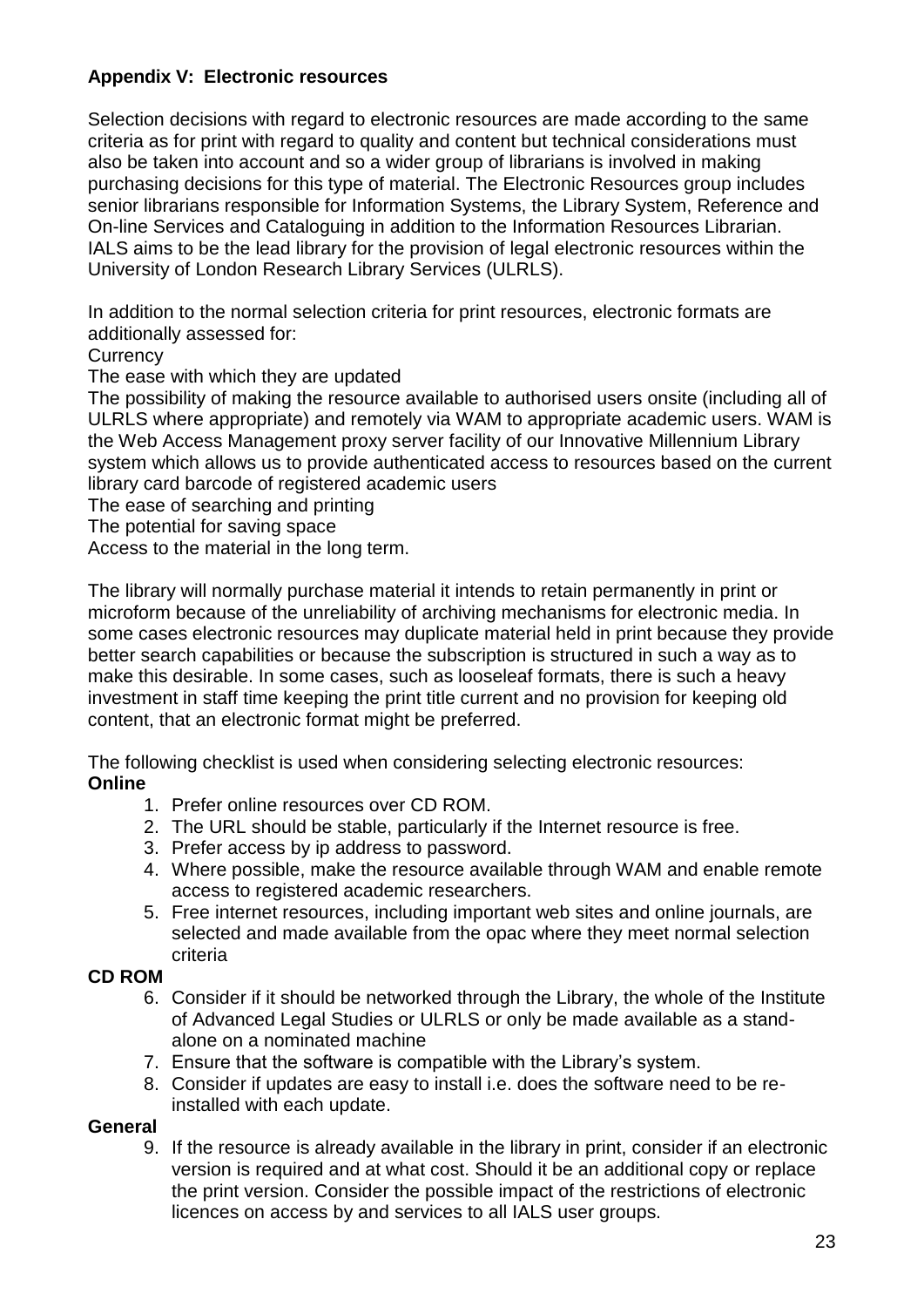- 10.Where appropriate make the resource available throughout ULRLS or SAS.
- 11.Consider purchasing the resource through ULRLS if it is a non-law resource.
- 12.Consider how many concurrent users are required.
- 13.Ensure that the interface is easy to use; printing and downloading should be simple.
- 14.Ensure that there is good technical support, including setting up and maintaining access.
- 15.If the resource is only available electronically, consider if the Library requires long-term access to the content and which archiving options are possible; Will the rights owner give permission to make a permanent copy; to print and bind the document; to download to a CD ROM; to save on the Library server or to make a copy available via the Millennium Media Management Facility.
- 16.The Library should provide access to the resource through the library opac, although major databases will also be included on the Electronic Library List for convenience.
- 17.What information should be recorded in the bibliographic record
- 18.Consider if useful user statistics are readily available if the resource is not available through WAM.
- 19.Resources containing multiple items should be reviewed frequently to ensure that they continue to meet the library's needs; that they are not available elsewhere from a more convenient source; or that important content has not been removed from the database.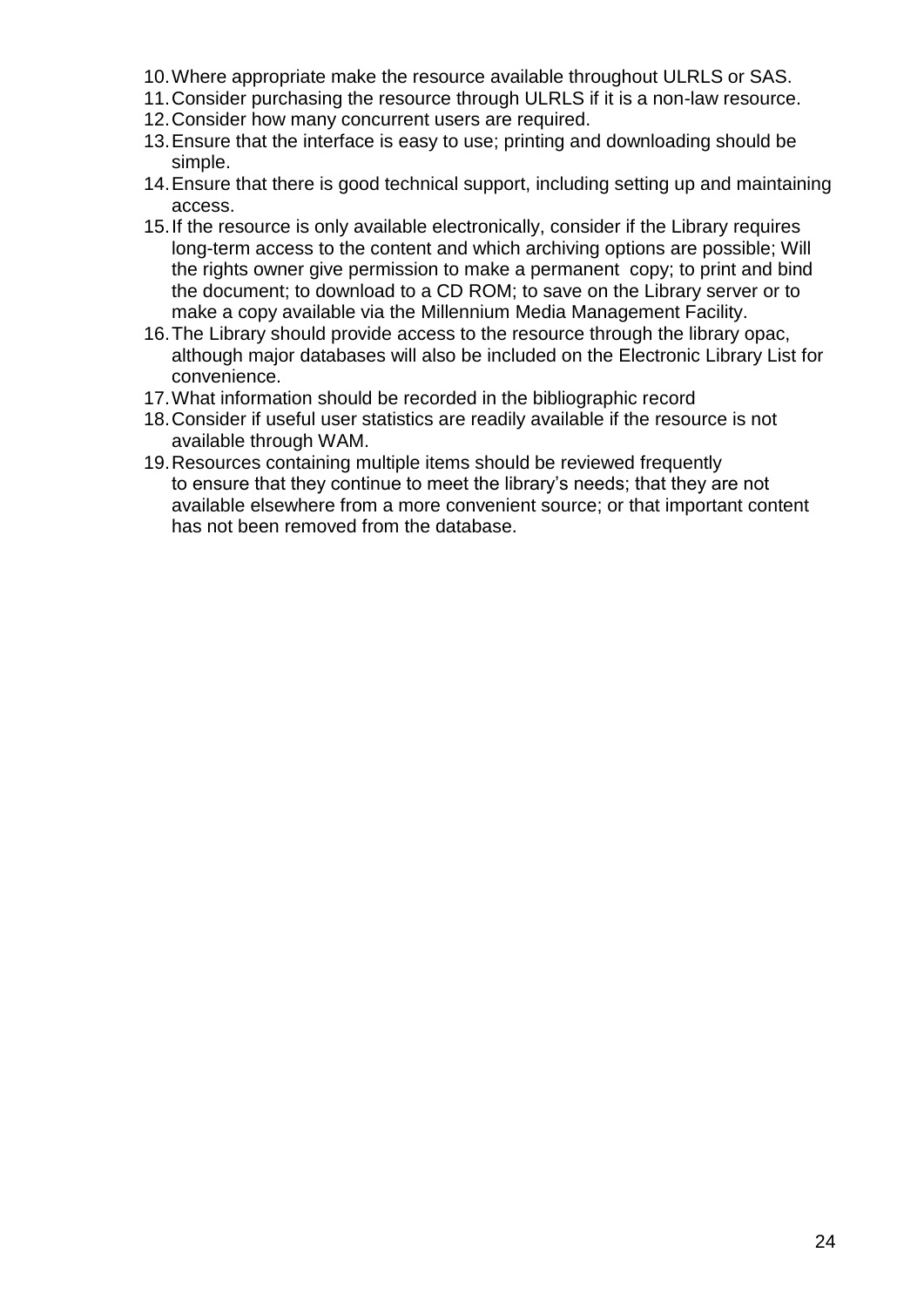### **Appendix VI: Selection of print material for closed access**

There are four categories of print material that require staff assistance to obtain access.

- 1. **Short loan**. This is a collection of heavily used volumes kept at the Library Issue and Enquiry desk and made available immediately on demand if not already in use. Material is selected for this collection on the basis of demand from academics and students involved in the University of London LLM.
- 2. **Librarianship collection**. This is a small working collection of librarianship books and journals, with an emphasis on law librarianship, which is kept in the Staff Library but is available to all library users within 10 minutes of the request being made.
- 3. **On-site closed access basement**. This contains material such as old editions, older less heavily used monographs, superseded consolidations of legislation and dead runs of serials. This material is normally made available within 10 minutes of the request being made. Items are selected for this category according to the guidelines given below.

General principles for selecting material for on-site basement storage

Volumes in very poor condition should be considered for shelving on closed access in order to protect them from further deterioration.

### **Monographs**

The title has been superseded by a new edition.

The title should not be the current standard work on a topic.

The title is of permanent legal research value.

The title was published more than ten years ago.

The title has not been borrowed within the last two years.

Looseleaf works

Updates to the title have not been published for the last five years.

The title is of permanent legal research value.

#### **Serials**

Superseded consolidations of legislation.

Annual volumes of legislation which have been superseded by a consolidation.

Early volumes of a series that are no longer heavily used.

Runs of a serial that has not been published for ten years or has been cancelled.

4.**Off-site storage**. This contains a small collection of little-used, foreign, older material much of which is available on-site in another format. Volumes can be made available within 72 hours. Material for this category is selected according to the general principles below:

#### **General principles for identifying material suitable for off-site storage**

- 1. The Library will only send printed material known to be of relatively low use.
- 2. The Library will try to ensure that material is available at IALS in another format, if the printed version is sent to the off-site store. However, the availability of the material in an alternative format will not be the sole criterion to justify storage off-site. Some material which is of lesser value for scholarly research may be sent to the off-site store even though no alternative format is available at IALS. Some material of particular scholarly importance (for example among US law reviews: Harvard Law Review, Yale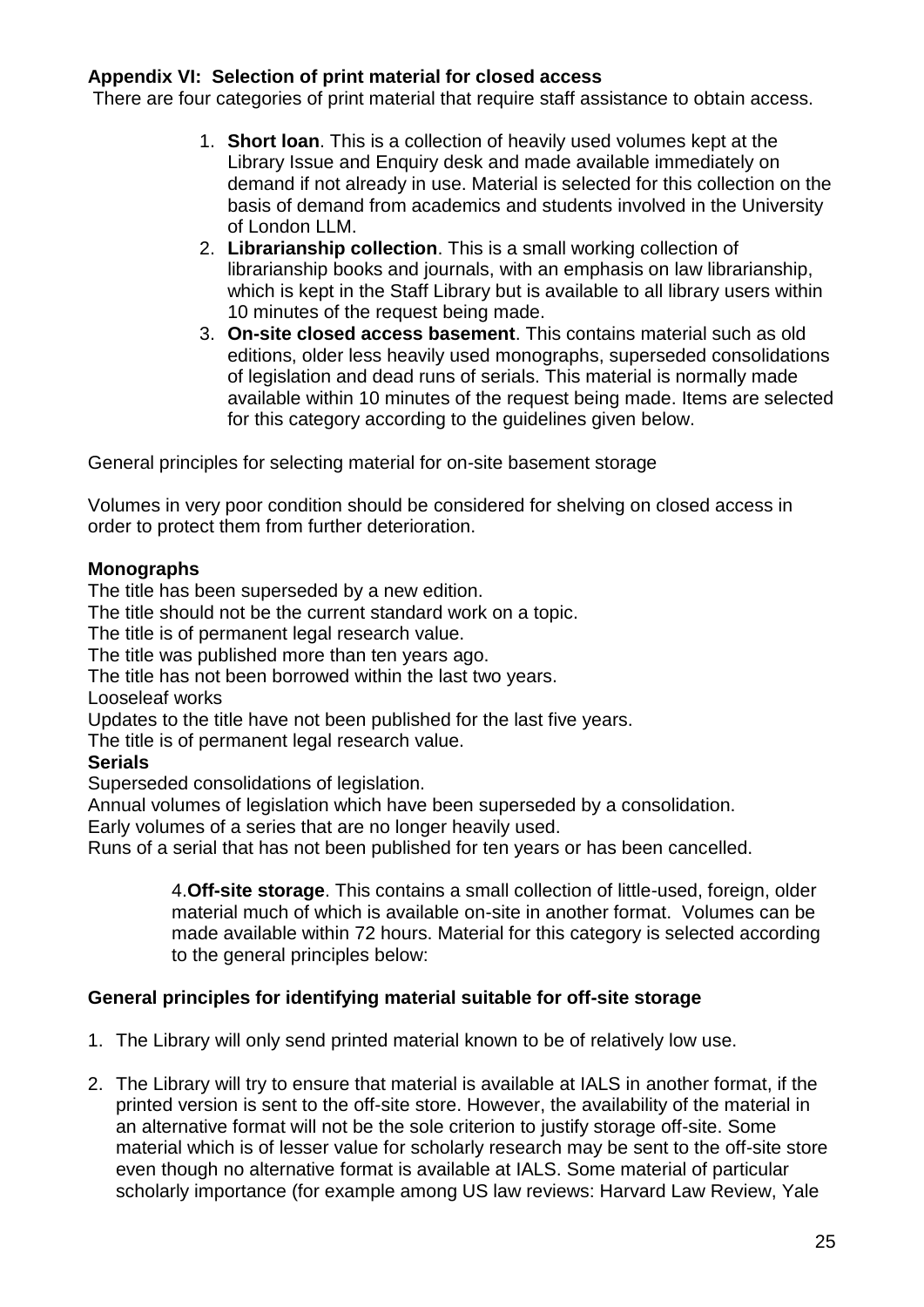Law Journal and others) will not be sent off-site even if an alternative format is available.

- 3. The Library will try to retain on-site a representative collection from jurisdictions and subjects although this may include some material of relatively low use.
- 4. The Library will not normally send recent material. For current journals this will mean that at least the last 10 years will be kept on-site.
- 5. The Library will not send rare or unique material or material in a delicate physical state to the off-site store because of the security and handling risks while in transit and while being stored away from Russell Square.
- 6. In general the Library will send material which is relatively simple to administer both from the point of view of accurate record keeping and for ease of retrieval from the store. This will mean that long runs of serials will be considered the most likely candidates for off-site storage.
- 7. The Library catalogue will indicate what is available at IALS in print or other formats and what is in the off-site store.
- 8. The Library will review the situation regularly. It is likely that more volumes will have to be moved off-site as the collections grow. This will be done when additional space becomes available off-site and more titles are available in alternative formats. Use of off-site material will be monitored and volumes may be moved back to Russell Square if use increases.

A current [list of material in the off-site store](http://ials.sas.ac.uk/library/offsite_titles.htm) is maintained on the Library's website.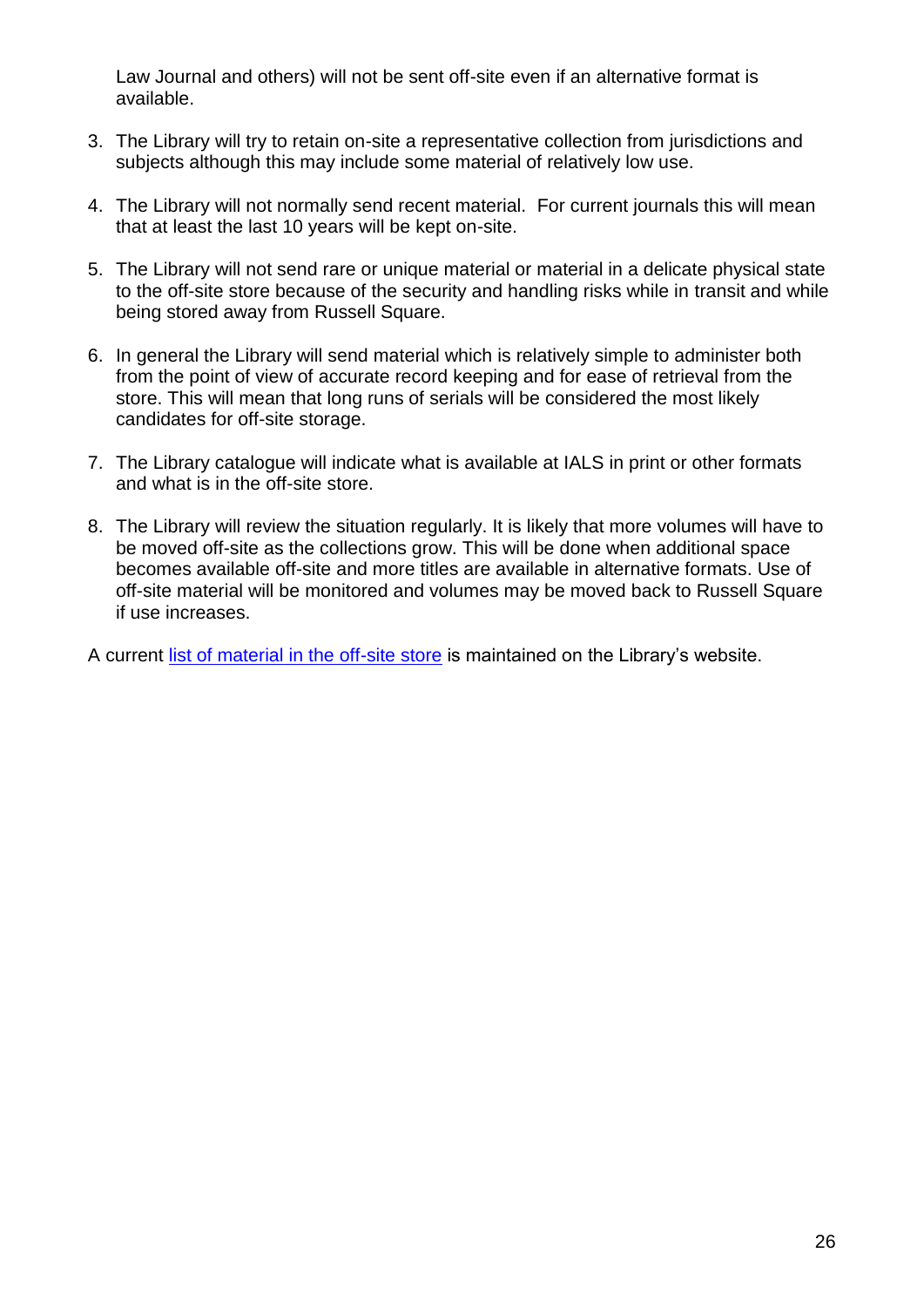# **Appendix VII: Categories of print material to be withdrawn**

- 1. Additional copies of an old edition; the copy in the best physical condition is selected for retention.
- 2. Where there is a copy of the same material in the collection, perhaps in a different format and falling demand has reduced the need for multiple print copies.
- 3. The volumes have been replaced in microform.
- 4. A policy decision had been made to discard superseded material within a particular category e.g General, non-legal reference works including directories Superseded re-issue volumes of Encyclopaedias of forms & precedents Non-legal language dictionaries Casebooks with no commentary Superseded looseleaf binders where the contents do not constitute a previous edition. Annual editions of codes. These are normally retained every 5 years (e.g. Dalloz) Dead journals . more than ten years old with no legal content e.g. general librarianship or IT titles.
- 5. A policy decision has been made to rely on another source e.g. an agreement with another research library.
- 6. The work is damaged or defaced beyond use or repair. Normally efforts are made to replace or reformat the item.
- 7. The item has been given to the Library but falls outside its collection development criteria.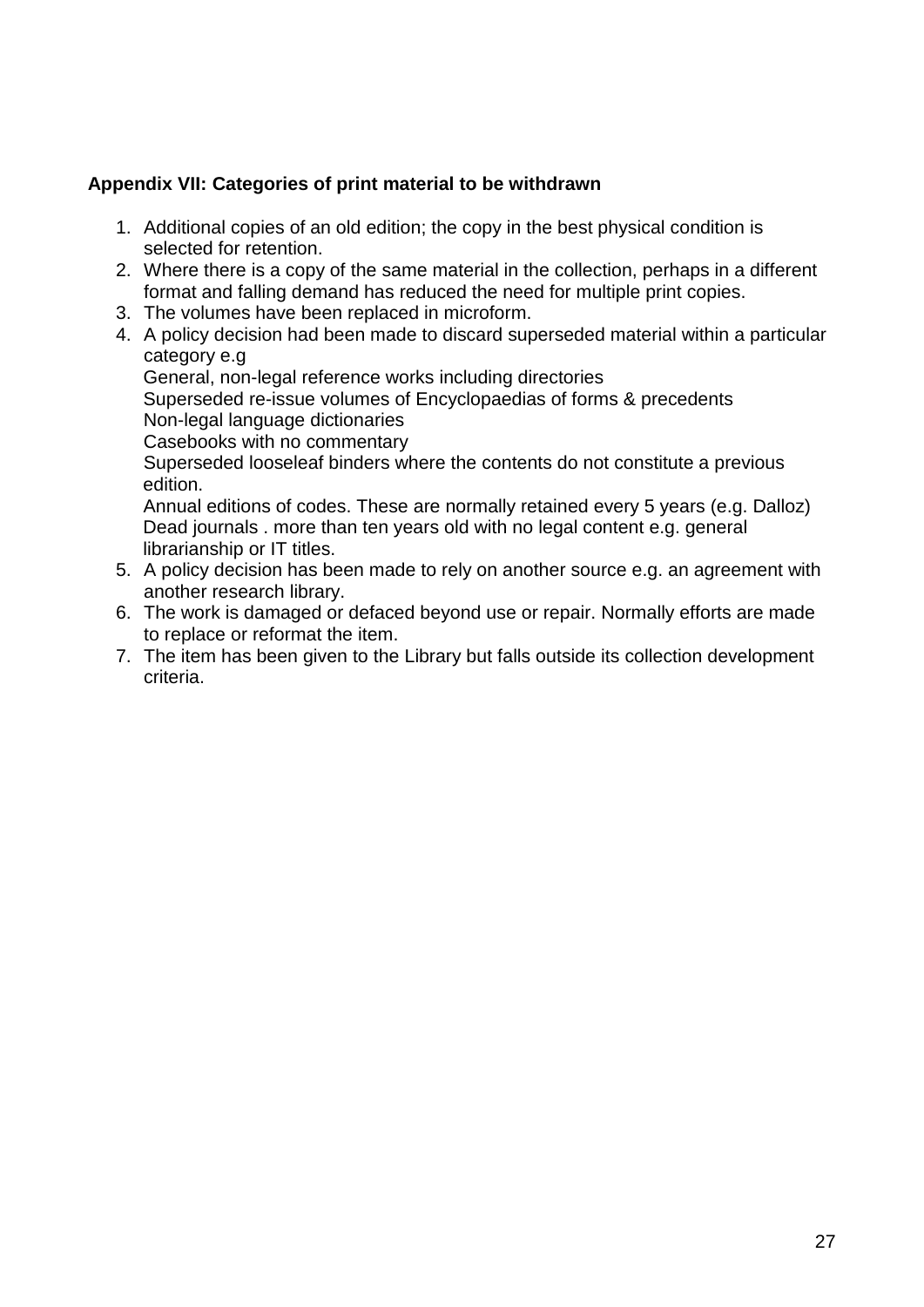# **Appendix VIII: Disposal of withdrawn material**

The following considerations are taken into account in deciding how to disposal of unwanted and withdrawn material:

- 1. Consider if the material should be offered to another UK research library where it fits that library's research collection profile.
- 2. If it is likely that the material may have some value, consider offering it to second-hand book dealers. Preferably specialists in law books or journals.
- 3. Consider offering the material for sale through non-commercial specialised channels such as the BIALL duplicates list or Lis-law.
- 4. If the material is in a reasonable condition, consider if it might be of use to overseas law libraries that are not in a position to purchase research material themselves, e.g. the Nigerian Institute of Advanced Legal Studies (and via NIALS to other Nigerian libraries), or Book Aid International. Runs of journals are not normally suitable for this. Maintain a file of potential recipients.
- 5. Consider offering duplicate journal or law report issues through the BIALL duplicates list.
- 6. Finally, consider offering material in an appropriate binding for sale to book furniture dealers.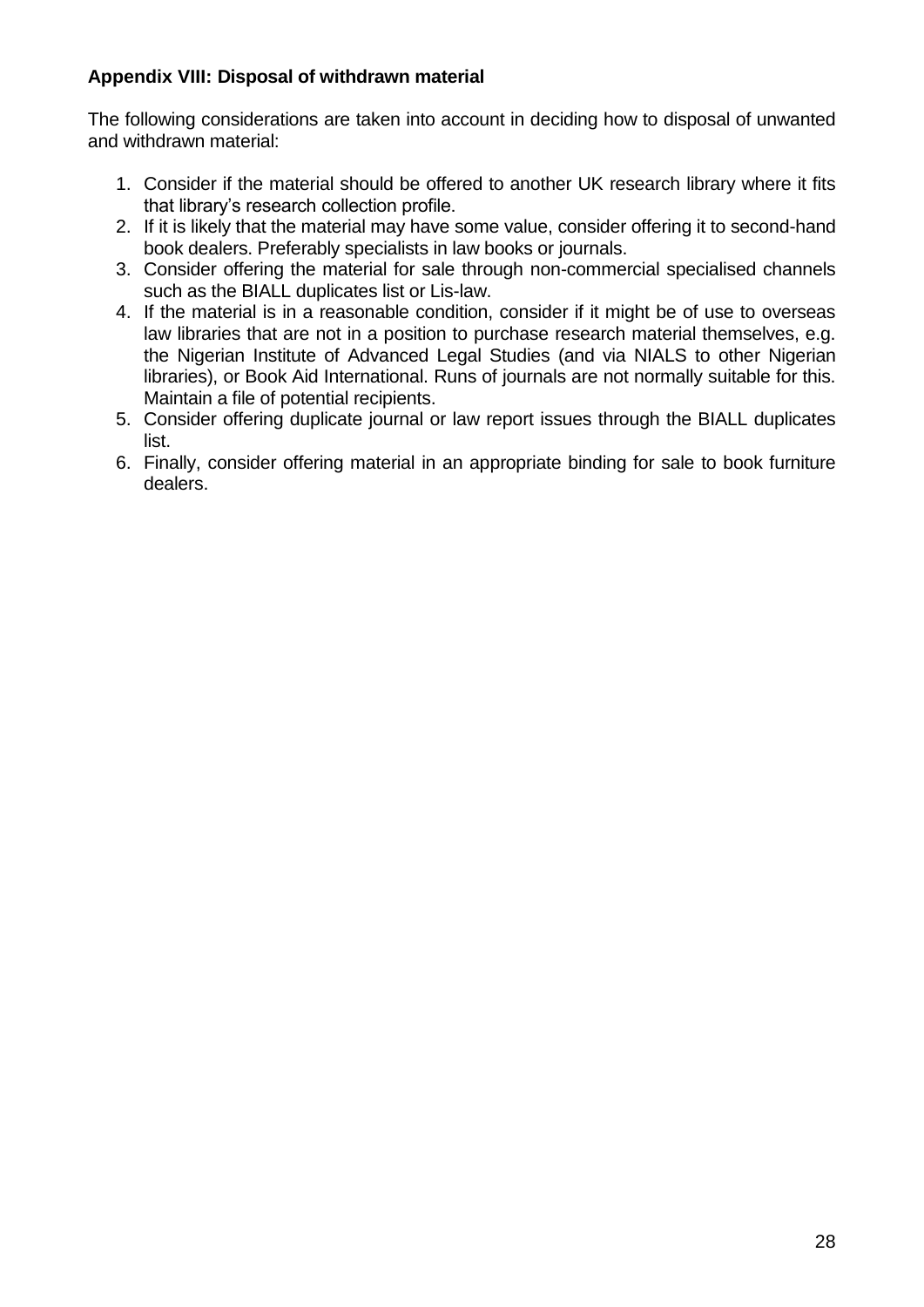# **Appendix IX: Conservation & preservation and disaster prevention & management**

### **General building and collection care**

- 1. Clean shelves and volumes regularly.
- 2. Fit filters to all air circulation vents.
- 3. Ensure that the forced air system is working properly to maintain a flow of air throughout the building.
- 4. Fit protective film on all windows to reduce exposure to UV light.
- 5. Install UV filters on all lights.
- 6. Switch off all lights in closed access areas when the room is unoccupied.
- 7. Monitor temperature and humidity levels daily

### **Disaster prevention and management**

- 1. Ensure that the disaster equipment supplies are checked regularly and properly maintained
- 2. Ensure that the Harwell Priority User subscription is kept current and regularly reviewed for potential upgrading
- 3. Ensure that the Institute Premises Manager carries out regular checks of the building in order to identify potential problems and deal with them swiftly.

# **Shelving and handling guidelines**

#### **Print resources**

- 1. Staff and readers should be trained to handle volumes with care to minimize damage to paper and binding.
- 2. When removing a book from the shelf, it should be grasped by the middle of the spine and never the top.
- 3. Shelves should not be too tightly packed.
- 4. Bookends should always be used to support volumes.
- 5. Tall books, those over 10" high, should be shelved in the folio sequence. Volumes should never be shelved on their foredge.
- 6. Use open pamphlet boxes for loose issues and thin books classed as pamphlets
- 7. Use closed acid free boxes for brittle volumes and large newspaper style journals that will not be bound.

#### **Microfilm**

- 1. Store reels in well-labelled individual boxes kept in closed cabinets.
- 2. Always rewind and replace reels in the correct box after use.

# **Microfiche**

- 1. Store microfiches individually in labelled acid free envelopes kept in closed cabinets.
- 2. Always replace 'fiches in the correct envelope after use.

#### **CDROMs**

- 1. Store CD ROMs and DVDs in labelled individual jewel cases.
- 2. Always replace CD in the correct case after use.

# **Digitisation of fragile material**

Identify print material that would be suitable for digitisation for preservation purposes. In particular:

- 1. Volumes containing manuscript pages where the ink is fading
- 2. Volumes containing brittle paper which cannot be re-bound or handled without damage and loss of content.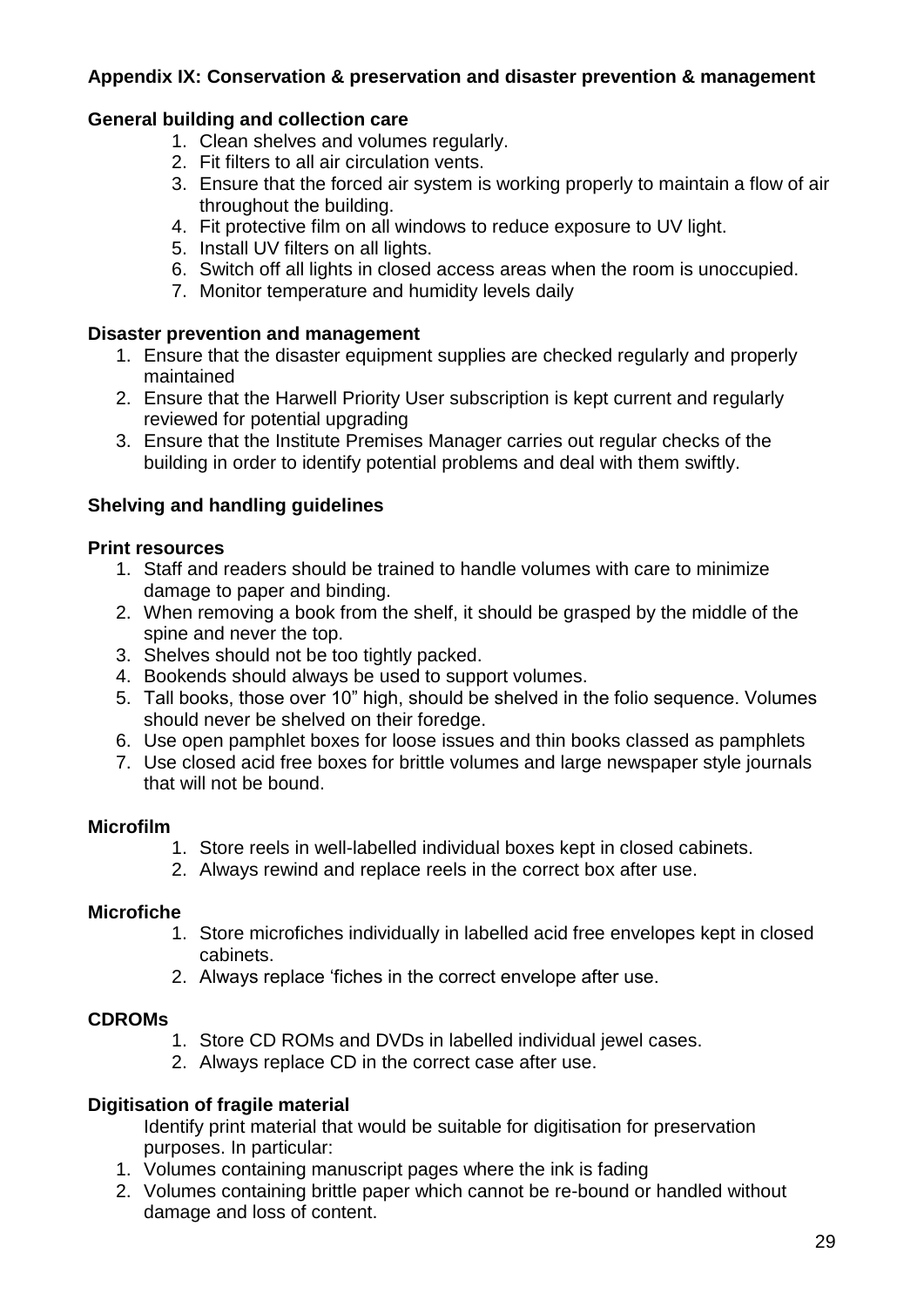3. Volumes containing fold-out maps and diagrams

# **Borrowing guidelines**.

- 1. No books published before 1800 may be borrowed for use outside the Library.
- 2. No damaged volumes e.g. those with loose pages or boards may be borrowed for use outside the library.
- 3. Volumes that have not been fully processed may not be borrowed for use outside the Library.

# **Photocopying**

- 1. No volumes with brittle paper, or which are fragile, tightly bound or oversize may be photocopied without permission of the Librarian.
- 2. No volume published before 1850 may be photocopied without permission.
- 3. The Librarian may refuse permission to photocopy.
- 4. Where possible the Library will try to make a surrogate available for use and photocopying where the original is too fragile to be handled or copied.

# **Binding policy**

- 1. Normally, two commercial binders should be used for the routine binding of new material.
- 2. Where finances allow, two batches of binding should be sent out each month. Normally a batch of binding should be away from the Library for four weeks.
- 3. Material should normally be sewn and bound in boards; In-house velobinding should only be carried out on thin volumes that are unlikely to be heavily used after consultation with the Assistant Librarian (Continuations and Binding).
- 4. All loose serial issues should be bound as soon as the volume is complete and the index has been received. If no index is produced, the contents pages for each issue should be bound at the

front of the volume or, if paginated, they should be photocopied and the copies should be bound together at the front.

- 5. Serial volumes should normally only be bound when complete. The Continuations or Inter-Library Loans sections will try and obtain replacement issues or pages where required.
- 6. Some old loose issues may be bound incomplete if it is decided that they are at risk and it is not likely that the missing parts can be obtained. The Assistant Librarian (Continuations and Binding) should be consulted.
- 7. The LLM examination papers should be bound before they are made available to readers.
- 8. Books should be re-sewn and re-covered in buckram as soon as their physical state deteriorates to such a degree that the pages are at risk or the volume is unusable.
- 9. If a paperback has loose pages but is otherwise in good condition and not too thick, consider lamination that retains the original cover.
- 10.Very thick paperbacks which are likely to be heavily used should be bound or laminated before they are made available to readers.
- 11.If a volume is pre-1800, rare, valuable or very large, consult the Assistant Librarian (Continuations and Binding) as specialist binding or conservation work may be required. It may be necessary to use a specialist binder and binding may have to be deferred until sufficient funds are available.
- 12.Any volume which cannot be re-bound, e.g. because the paper is too brittle or because of lack of funds, it should be placed in an acid free box, or tied with unbleached tape as appropriate to keep it secure and alert users that there is a problem.